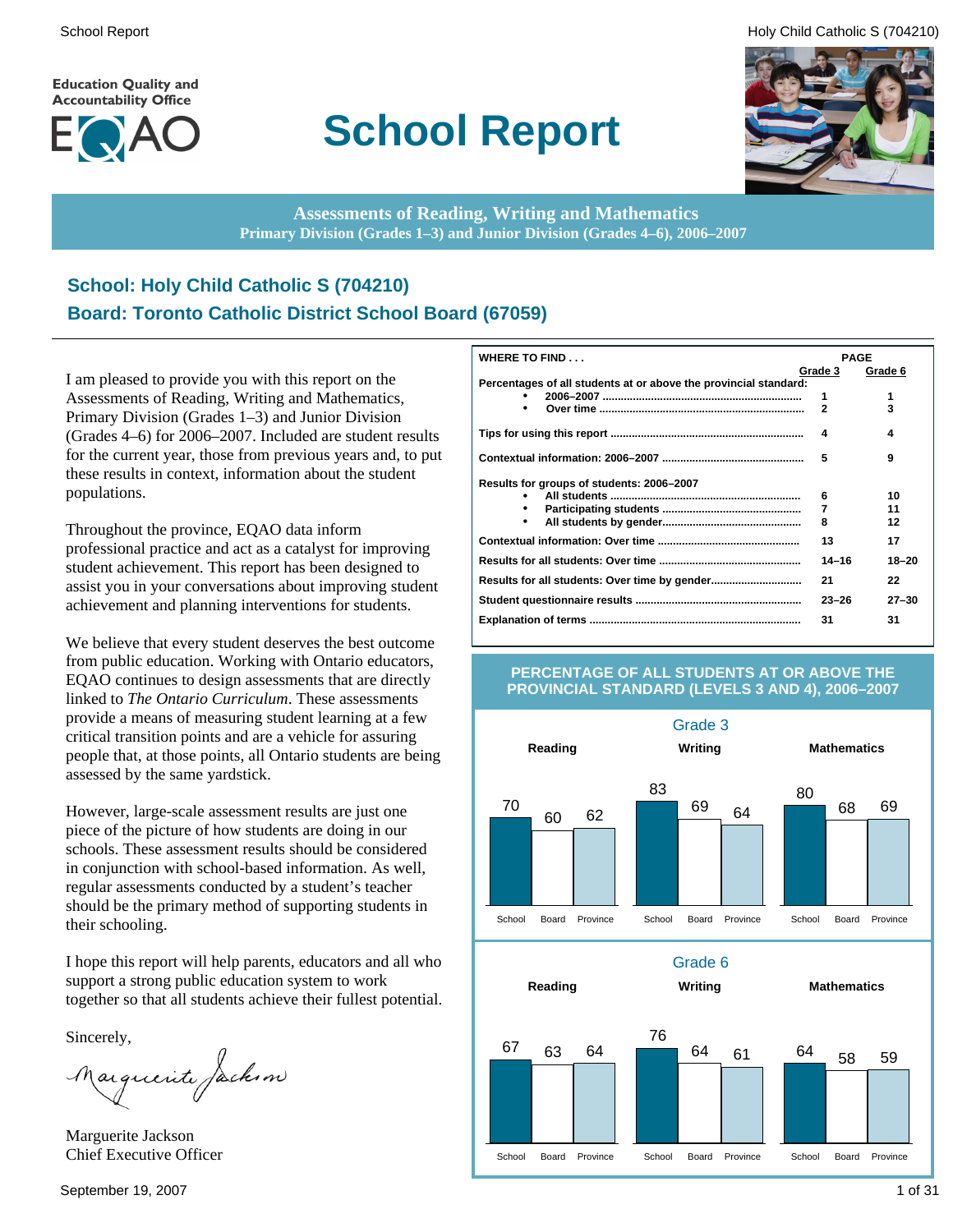#### **RESULTS FOR ALL STUDENTS AT OR ABOVE THE PROVINCIAL STANDARD (LEVELS 3 AND 4) OVER TIME** Percentage of Students: Grade 3 2002–2003 2003–2004 2004–2005 2005–2006 Reading Mathematics **Mathematics** Mathematics **Mathematics SCHOOL** BOARD **PROVINCE** 2006–2007 *131 012 6 243 30* **2006–2007** *132 782 6 501 33* **2005–2006** *135 740 6 581 34* **2004–2005** *141 245 7 059 40* **2003–2004** *140 860 7 033 42* **2002–2003** Province Board School **Total Number of Grade 3 Students** 45 42 44 36 70 55 32 50 58 83 31 42 29 42 80 <sup>49</sup> <sup>53</sup> <sup>55</sup>  $62 \t60$   $58 \t62 \t63$   $70 \t69$ 54 <sup>63</sup> <sup>61</sup> <sup>66</sup> <sup>68</sup> 57 <sup>64</sup> <sup>66</sup> <sup>68</sup> <sup>69</sup> <sup>55</sup> <sup>58</sup> <sup>61</sup> <sup>64</sup> <sup>64</sup> <sup>50</sup> <sup>54</sup> <sup>59</sup> <sup>62</sup> <sup>62</sup>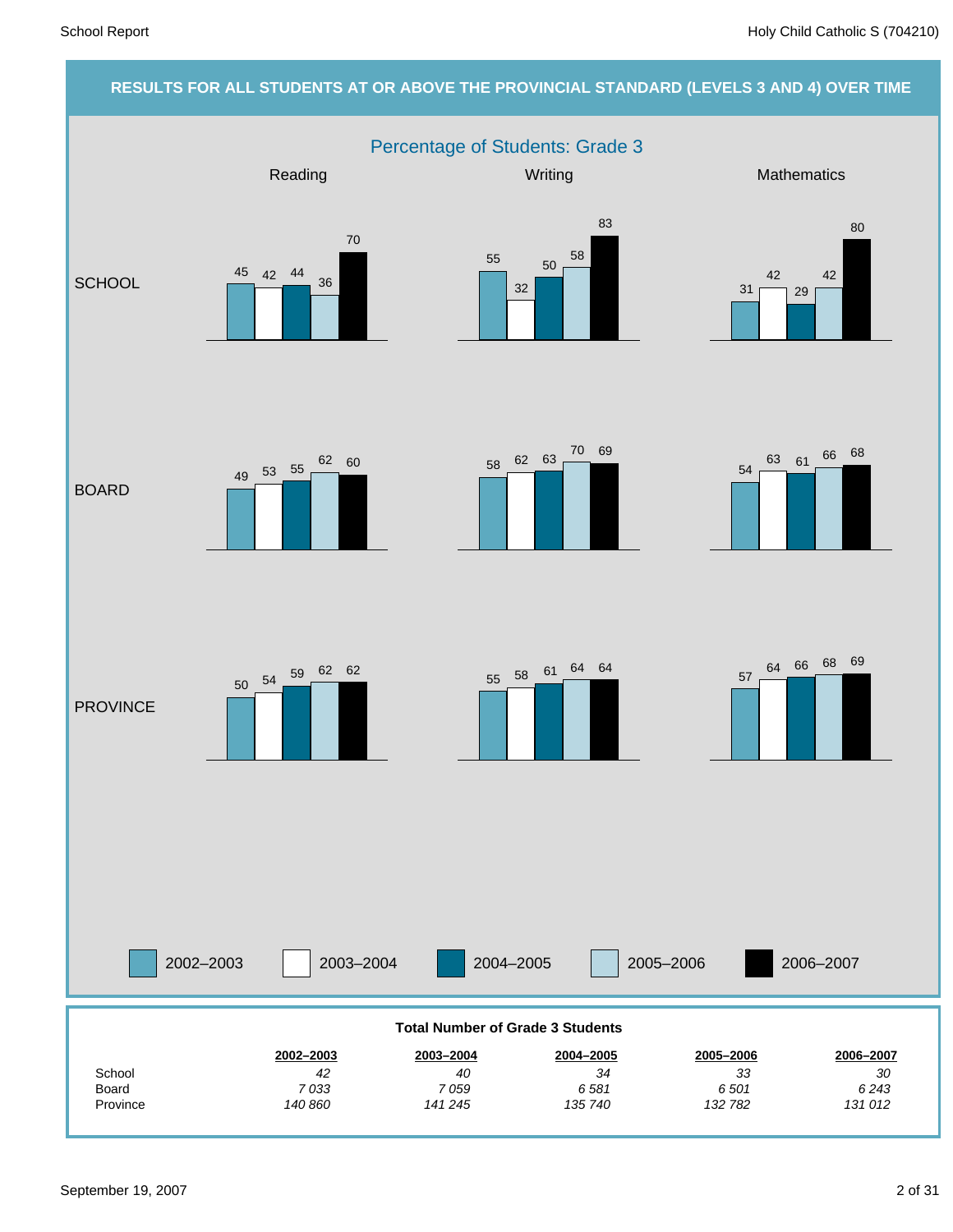### **RESULTS FOR ALL STUDENTS AT OR ABOVE THE PROVINCIAL STANDARD (LEVELS 3 AND 4) OVER TIME** Percentage of Students: Grade 6 2002–2003 2003–2004 2004–2005 2005–2006 Reading Mathematics **Mathematics** Mathematics **Mathematics SCHOOL** BOARD **PROVINCE** 2006-2007 *145 901 7 061 42* **2006–2007** *146 711 7 029 37* **2005–2006** *143 421 6 858 51* **2004–2005** *146 169 6 806 37* **2003–2004** *144 676 6 899 41* **2002–2003** Province Board School **Total Number of Grade 6 Students** 51 62  $\frac{55}{49}$ 67 41 65 <sup>39</sup> <sup>46</sup> 76 39 62 29 43 64  $57$  58 58 61 63 58 57 58 65 64 <sup>51</sup> <sup>57</sup> <sup>54</sup> <sup>58</sup> <sup>58</sup> <sup>53</sup> <sup>57</sup> <sup>60</sup> <sup>61</sup> <sup>59</sup> <sup>54</sup> <sup>54</sup> <sup>59</sup> <sup>61</sup> <sup>61</sup> <sup>56</sup> <sup>58</sup> <sup>63</sup> <sup>64</sup> <sup>64</sup>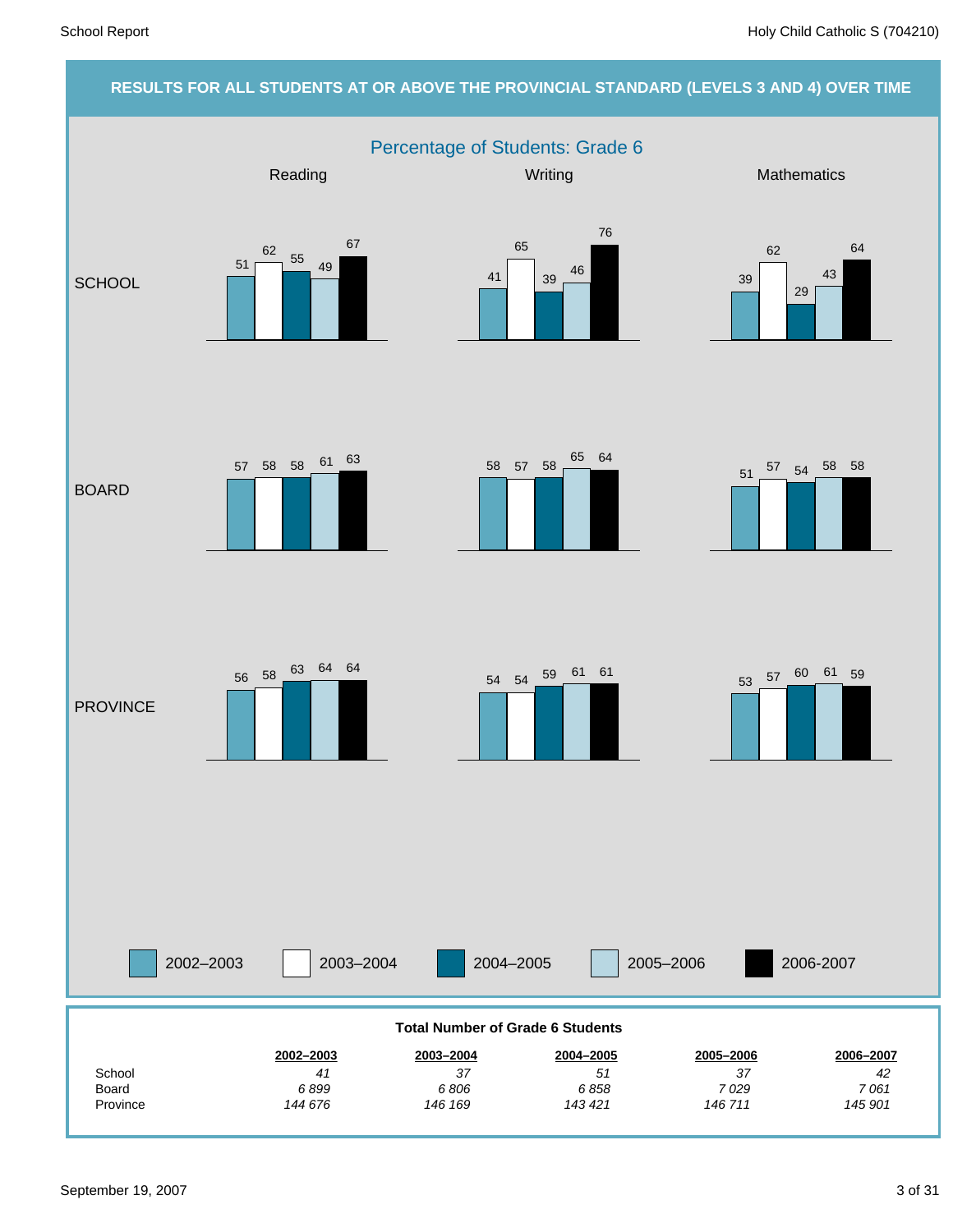Each school or board is unique. To appreciate the distinctive character of a school or board, look at the contextual information to understand the features and characteristics of the community it serves.

#### $C<sub>3</sub>$

Every assessment captures the performance of students at one point in time each year. Consider the results along with other information about students' achievement in reading, writing and mathematics.

 $\alpha$ 

Exercise caution when interpreting results for small schools or boards. Results may vary considerably from year to year, and differences may look exaggerated. For example, in a school of 20 students, a difference of 10% represents only two students.

 $C<sub>3</sub>$ 

Trends may be difficult to identify or to interpret. This is especially true in small schools or boards, or in schools where there is a high turnover in the student population.

#### $C<sub>3</sub>$

EQAO values students' privacy. Results are not reported publicly for schools where fewer than 15 students participated, because it might be possible to identify individual students.

### **TIPS ABOUT THIS SCHOOL OR BOARD REPORT**

This report shows how well students have met curriculum expectations to the end of the Primary Division and the end of the Junior Division. Students complete a set of test booklets that allow them to show what they have learned in reading, writing and mathematics. The assessments are based on *The Ontario Curriculum.*

#### **This report includes**

- $\bullet$  results for this year
- a comparison of results over the past five years to aid in monitoring improvement
- $\bullet$  information about the characteristics of the students who participated
- summary graphs showing the percentage of students achieving the provincial standard in reading, writing and mathematics
- detailed tables and graphs showing results for all levels of achievement, results for gender and participation information
- student questionnaire results
- an explanation of all terms used in this report.

#### **How to use this report**

- ¨ Examine the contextual information to understand the similarities and differences between the school, the board and the province; the board and the province. Consider the challenges that any differences might present.
- Examine the results for reading, writing and mathematics.
	- Are these results consistent with what you would expect?
	- · How do the school results compare to the board and the province; the board results compare to the province?
	- How do these results compare over time?
	- What influence might students' attitudes have on student performance?
- Speak to the school principal or the school council chair about the goals for school improvement related to reading, writing and mathematics.

The Education Quality and Accountability Office is an independent agency that gathers information about student achievement through province-wide assessments. Each year, all Grade 3 and Grade 6 students across Ontario take part in these assessments of reading, writing and mathematics. Individual results are reported to students and to parents and guardians. School, board and provincial results are released publicly.

Learn more about us at www.eqao.com.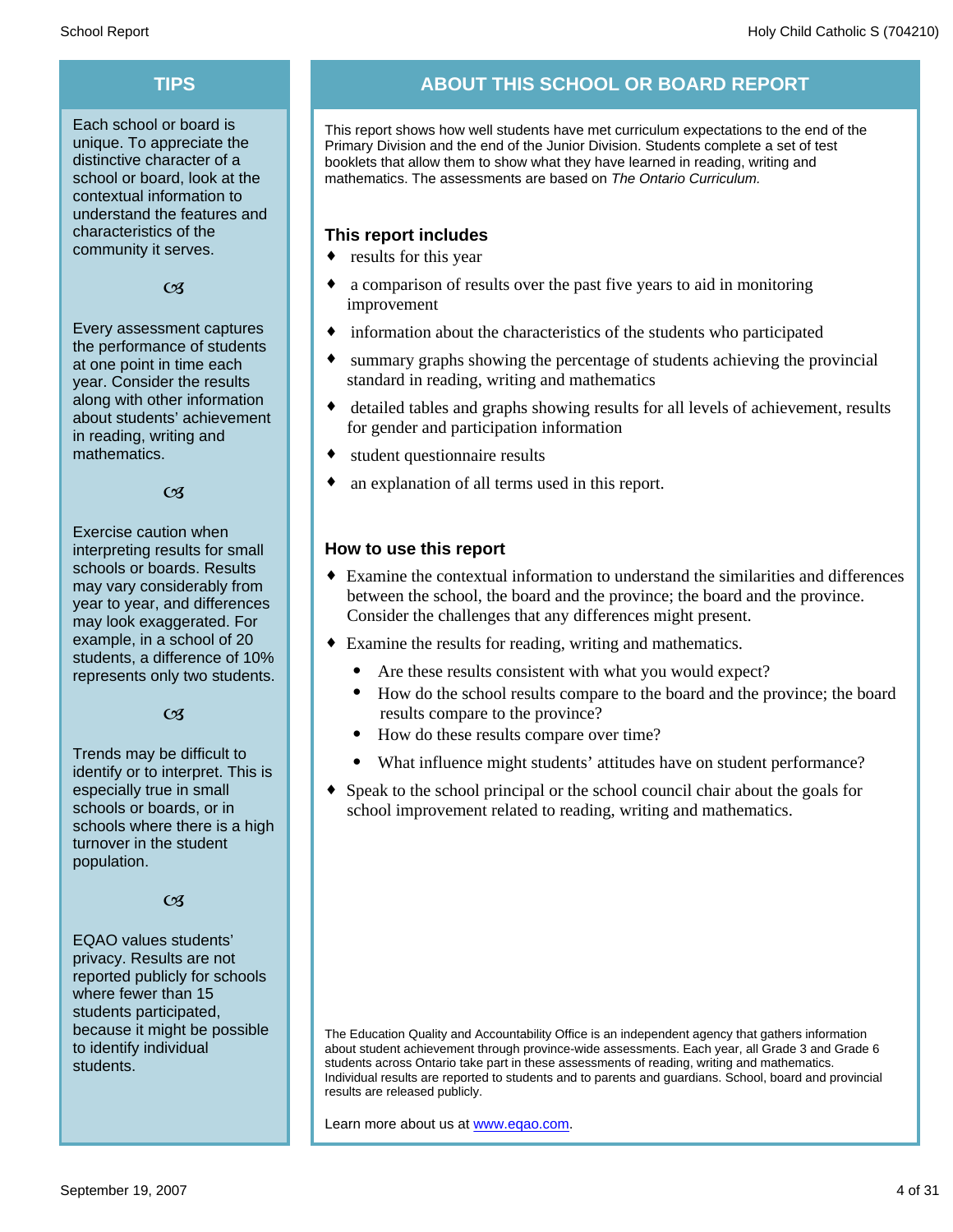### **Contextual Information: Grade 3\***

This information provides a context for interpreting the school's results.

| <b>Demographic Information</b>                        | <b>School</b>         |                | <b>Board</b> |         | <b>Province</b>                              |          |
|-------------------------------------------------------|-----------------------|----------------|--------------|---------|----------------------------------------------|----------|
| <b>Enrolment</b>                                      |                       |                |              |         |                                              |          |
| Number of Grade 3 students                            |                       | 30             |              | 6 2 4 3 |                                              | 131 012  |
| Number of classes with Grade 3 students               |                       |                |              | 424     |                                              | 8693     |
| Number of schools with Grade 3 classes                |                       | Not applicable |              | 169     |                                              | 3 3 7 8  |
|                                                       |                       |                |              |         | Number Percent Number Percent Number Percent |          |
| Gender                                                |                       |                |              |         |                                              |          |
| Female                                                | 17                    | 57%            | 3 0 9 6      | 50%     | 63 830                                       | 49%      |
| Male                                                  | 13                    | 43%            | 3 1 4 7      | 50%     | 67167                                        | 51%      |
| Gender not specified                                  | 0                     | $0\%$          | 0            | $0\%$   | 15                                           | ${<}1\%$ |
| <b>Student Status</b>                                 |                       |                |              |         |                                              |          |
| ESL/ELD learners**                                    | 2                     | 7%             | 206          | 3%      | 10 116                                       | 8%       |
| Students with special needs (excluding gifted)**      | 3                     | 10%            | 853          | 14%     | 16 575                                       | 13%      |
| <b>Place of Birth</b>                                 |                       |                |              |         |                                              |          |
| Born in Canada                                        | 25                    | 83%            | 5 181        | 83%     | 116 315                                      | 89%      |
| Born outside Canada                                   | 5                     | 17%            | 1037         | 17%     | 14 279                                       | 11%      |
| In Canada less than one year                          | 0                     | 0%             | 42           | 1%      | 1709                                         | 1%       |
| In Canada one year or more but less than three years  | 2                     | 7%             | 282          | 5%      | 3 0 20                                       | 2%       |
| In Canada three years or more                         | $\mathfrak{Z}$        | 10%            | 704          | 11%     | 8066                                         | 6%       |
| Language                                              |                       |                |              |         |                                              |          |
| First language learned at home was other than English | 3                     | 10%            | 1903         | 30%     | 22 434                                       | 17%      |
| <b>Year Student Entered Current School</b>            |                       |                |              |         |                                              |          |
| 2006-2007                                             | $\overline{4}$        | 13%            | 691          | 11%     | 17516                                        | 13%      |
| 2005-2006                                             | 3                     | 10%            | 659          | 11%     | 19614                                        | 15%      |
| 2004-2005                                             | 3                     | 10%            | 756          | 12%     | 20 917                                       | 16%      |
| Prior to 2004-2005                                    | 20                    | 67%            | 4 106        | 66%     | 71 675                                       | 55%      |
| Data not available                                    | $\theta$              | 0%             | 31           | $<$ 1%  | 1 2 9 0                                      | 1%       |
| <b>Year Student Entered Current Board</b>             |                       |                |              |         |                                              |          |
| 2006-2007                                             | $\mathfrak{Z}$        | 10%            | 348          | 6%      | 8 5 3 9                                      | 7%       |
| 2005-2006                                             | 1                     | 3%             | 402          | 6%      | 12 968                                       | 10%      |
| 2004-2005                                             | $\overline{c}$        | 7%             | 509          | 8%      | 15 866                                       | 12%      |
| Prior to 2004-2005                                    | 24                    | 80%            | 4934         | 79%     | 77 908                                       | 59%      |
| Data not available                                    | $\boldsymbol{\theta}$ | $0\%$          | 50           | 1%      | 15 731                                       | 12%      |

\* Contextual data pertaining to gender, student status, school background, place of birth, language learned at home and year entered school and board are provided by schools and/or boards through the Student Data Collection process. Some data may be missing because they were not reported by the school.

\*\* See the Explanation of Terms.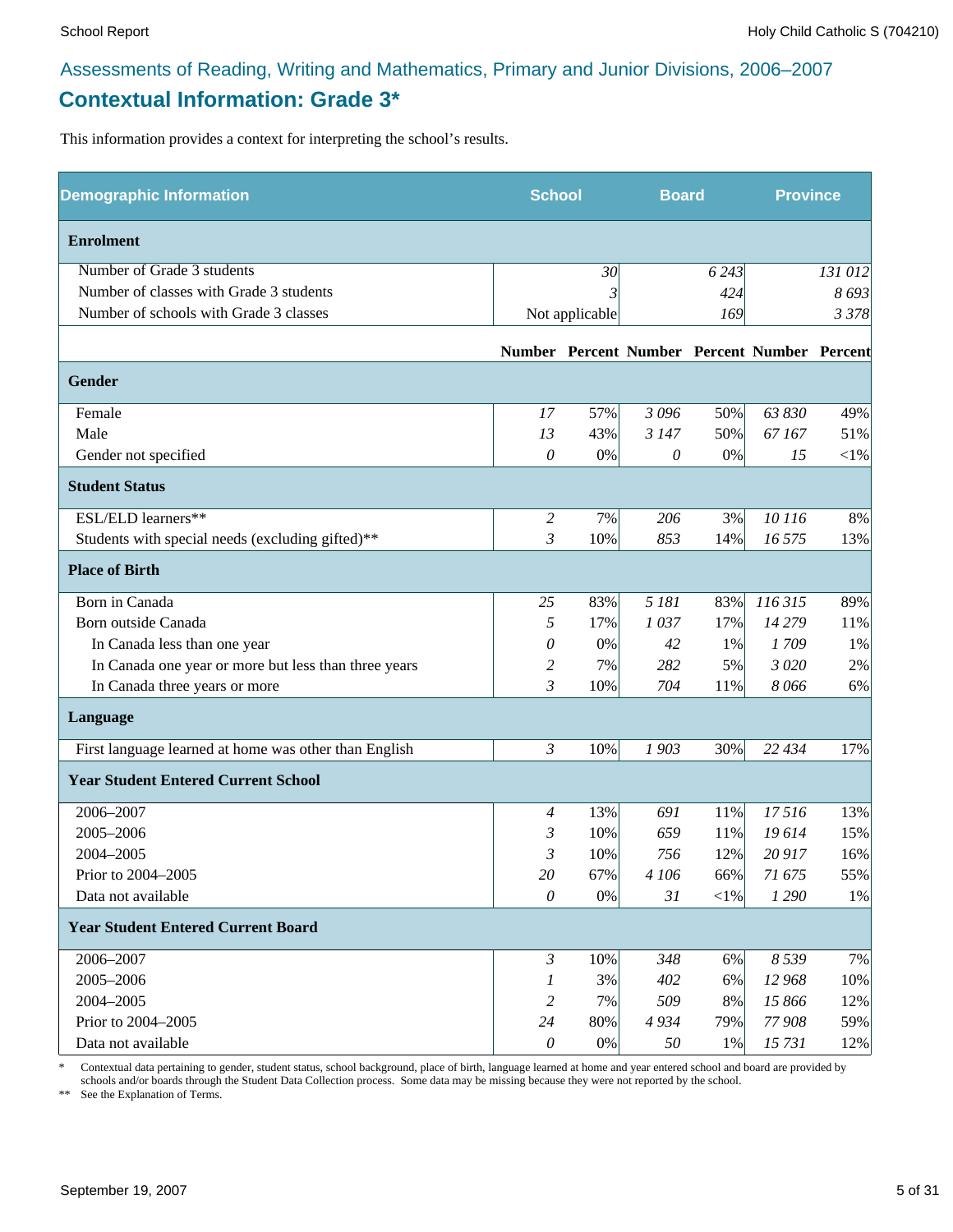#### Results in Reading, Writing and Mathematics, 2006–2007 **Grade 3: All Students††**

**Board** *6 083*

| <b>Grade 3: Reading*</b>                                                                                    |              |      |                       |                            |  |  |  |  |
|-------------------------------------------------------------------------------------------------------------|--------------|------|-----------------------|----------------------------|--|--|--|--|
| Number of Students                                                                                          | School<br>30 |      | <b>Board</b><br>6 083 | <b>Province</b><br>127 618 |  |  |  |  |
|                                                                                                             | #            | $\%$ | $\%$                  | $\%$                       |  |  |  |  |
| Level 4                                                                                                     | 0            | 0%   | 8%                    | 6%                         |  |  |  |  |
| Level 3                                                                                                     | 21           | 70%  | 52%                   | 55%                        |  |  |  |  |
| Level 2                                                                                                     | 7            | 23%  | 25%                   | 25%                        |  |  |  |  |
| <b>Level 1</b>                                                                                              |              | 3%   | 7%                    | 6%                         |  |  |  |  |
| $NE1**$                                                                                                     | 0            | 0%   | 2%                    | 2%                         |  |  |  |  |
| Participating<br><b>Students</b>                                                                            | 29           | 97%  | 95%                   | 95%                        |  |  |  |  |
| No Data                                                                                                     |              | 3%   | 1%                    | 1%                         |  |  |  |  |
| <b>Exempt</b>                                                                                               |              | 0%   | 4%                    | 4%                         |  |  |  |  |
| <b>At or Above</b><br>70%<br><b>Provincial Standard</b><br>(Levels 3 and 4) <sup><math>\dagger</math></sup> |              |      | 60%                   | 62%                        |  |  |  |  |







\* Because percentages in tables and graphs are rounded, and because graphs do not show all reporting categories, percentages may not add to 100.

**Province** *127 618*

See the Explanation of Terms.

† These percentages are based on the actual number of students and cannot be calculated simply by adding the rounded percentages of students at Levels 3 and 4.<br>†† Some French Immersion students did not write all components

Some French Immersion students did not write all components of the assessment in Grade 3; the numbers shown are based on the number of students who were expected to write each component.

|                | #  | $\%$ | $\frac{9}{6}$ | $\%$   |
|----------------|----|------|---------------|--------|
| Level 4        |    | 0%   | 8%            | 6%     |
| Level 3        | 25 | 83%  | 61%           | 58%    |
| Level 2        | 4  | 13%  | 25%           | 30%    |
| <b>Level 1</b> | 0  | 0%   | <1%           | $<$ 1% |
| $NE1**$        | 0  | 0%   | $1\%$         | $<$ 1% |

 $Number of Students$ 

**Grade 3: Writing\***

**School**

| <b>At or Above</b><br>83%<br><b>Provincial Standard</b><br>(Levels 3 and 4) $\dagger$ |    |       | 69%     | 64%      |
|---------------------------------------------------------------------------------------|----|-------|---------|----------|
| Exempt                                                                                | 0  | 0%    | 4%      | 4%       |
| No Data                                                                               |    | 3%    | 1%      | 1%       |
| <i>Participating</i><br><i>Students</i>                                               | 29 | 97%   | 95%     | 95%      |
| $NE1**$                                                                               | 0  | 0%    | 1%      | $<$ 1%   |
| <b>Level 1</b>                                                                        | 0  | $0\%$ | $< 1\%$ | ${<}1\%$ |

| Grade 3: Mathematics*                                                          |          |                     |                      |                            |  |  |  |  |
|--------------------------------------------------------------------------------|----------|---------------------|----------------------|----------------------------|--|--|--|--|
| <b>Number of Students</b>                                                      |          | <b>School</b><br>30 | <b>Board</b><br>6243 | <b>Province</b><br>130 996 |  |  |  |  |
|                                                                                | #        | $\%$                | $\%$                 | $\%$                       |  |  |  |  |
| Level 4                                                                        | $\theta$ | 0%                  | 13%                  | 11%                        |  |  |  |  |
| Level 3                                                                        | 24       | 80%                 | 55%                  | 57%                        |  |  |  |  |
| Level 2                                                                        | 5        | 17%                 | 24%                  | 24%                        |  |  |  |  |
| <b>Level 1</b>                                                                 | 0        | 0%                  | 3%                   | 3%                         |  |  |  |  |
| $NE1**$                                                                        | $\theta$ | 0%                  | $<$ 1%               | ${<}1\%$                   |  |  |  |  |
| Participating<br><b>Students</b>                                               | 29       | 97%                 | 95%                  | 95%                        |  |  |  |  |
| No Data                                                                        |          | 3%                  | 1%                   | 1%                         |  |  |  |  |
| <b>Exempt</b>                                                                  | 0        | 0%                  | 4%                   | 3%                         |  |  |  |  |
| <b>At or Above</b><br><b>Provincial Standard</b><br>(Levels 3 and 4) $\bar{ }$ |          | 80%                 | 68%                  | 69%                        |  |  |  |  |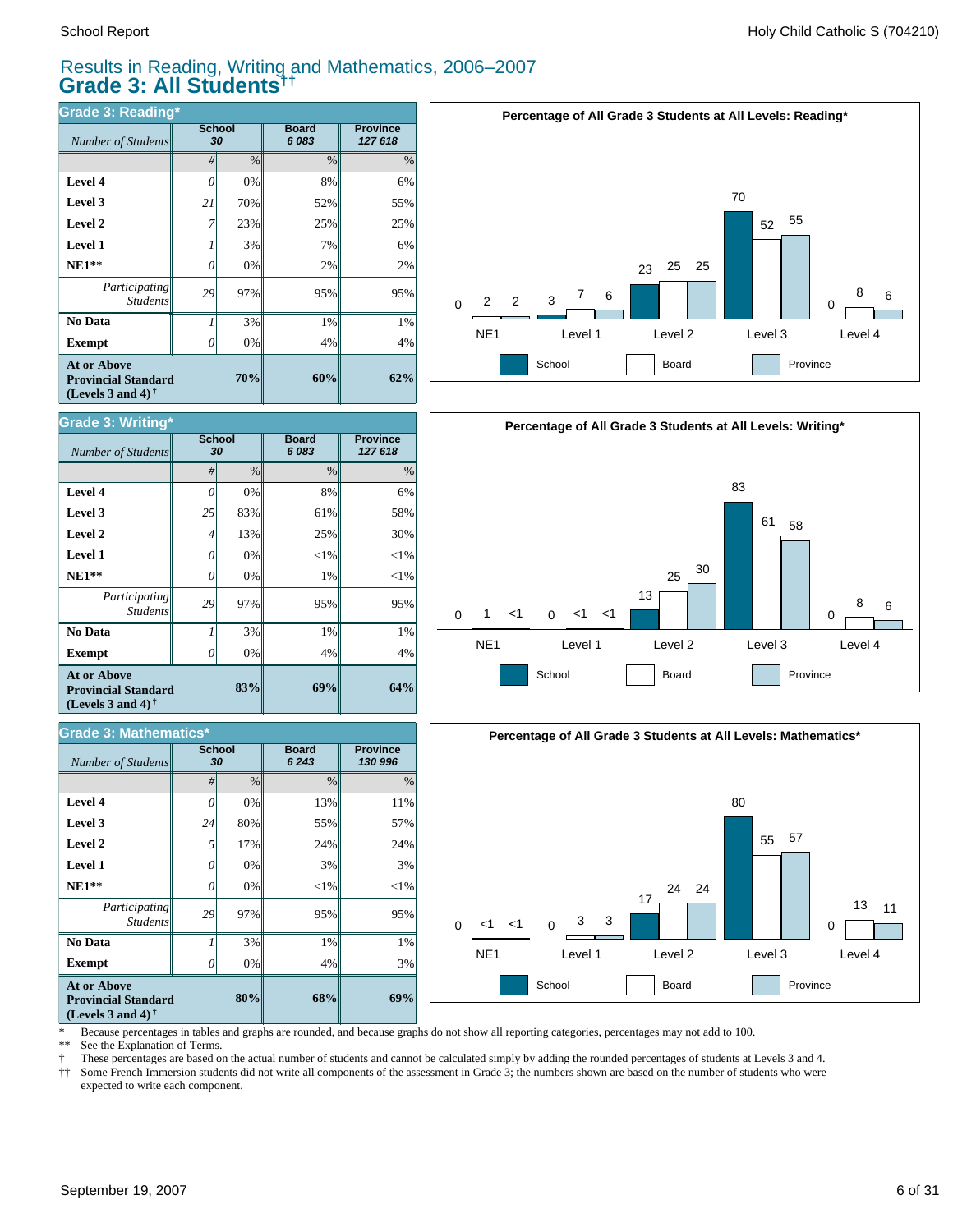#### Results in Reading, Writing and Mathematics, 2006–2007

### **Grade 3: Participating Students (excludes "no data" and "exempt" categories)**

| Number of Students                                                             | <b>School</b><br>29 |      | <b>Board</b><br>5768 | <b>Province</b><br>121 001 |
|--------------------------------------------------------------------------------|---------------------|------|----------------------|----------------------------|
|                                                                                | #                   | $\%$ | %                    | $\%$                       |
| Level 4                                                                        |                     | 0%   | 9%                   | 7%                         |
| Level 3                                                                        | 21                  | 72%  | 55%                  | 58%                        |
| Level 2                                                                        |                     | 24%  | 27%                  | 26%                        |
| Level 1                                                                        |                     | 3%   | 7%                   | 7%                         |
| $NE1**$                                                                        |                     | 0%   | 2%                   | 2%                         |
| <b>At or Above</b><br><b>Provincial Standard</b><br>(Levels 3 and 4) $\dagger$ |                     | 72%  | 64%                  | 65%                        |



| <b>Grade 3: Writing*</b>                                          |                     |               |                      |                            |  |  |  |  |
|-------------------------------------------------------------------|---------------------|---------------|----------------------|----------------------------|--|--|--|--|
| Number of Students                                                | <b>School</b><br>29 |               | <b>Board</b><br>5779 | <b>Province</b><br>121 235 |  |  |  |  |
|                                                                   | #                   | $\frac{0}{0}$ | $\frac{0}{0}$        | $\%$                       |  |  |  |  |
| Level 4                                                           | 0                   | 0%            | 8%                   | 6%                         |  |  |  |  |
| Level 3                                                           | 25                  | 86%           | 65%                  | 61%                        |  |  |  |  |
| Level 2                                                           | 4                   | 14%           | 26%                  | 31%                        |  |  |  |  |
| Level 1                                                           | 0                   | 0%            | $<$ 1%               | $<$ 1%                     |  |  |  |  |
| $NE1**$                                                           |                     | 0%            | 1%                   | $<$ 1%                     |  |  |  |  |
| At or Above<br><b>Provincial Standard</b><br>(Levels 3 and 4) $†$ |                     | 86%           | 73%                  | 68%                        |  |  |  |  |



| <b>Grade 3: Mathematics*</b>                                                   |                     |               |                      |                            |  |  |  |
|--------------------------------------------------------------------------------|---------------------|---------------|----------------------|----------------------------|--|--|--|
| Number of Students                                                             | <b>School</b><br>29 |               | <b>Board</b><br>5938 | <b>Province</b><br>125 095 |  |  |  |
|                                                                                | #                   | $\frac{0}{0}$ | $\frac{0}{0}$        | $\frac{0}{0}$              |  |  |  |
| Level 4                                                                        |                     | 0%            | 14%                  | 12%                        |  |  |  |
| Level 3                                                                        | 24                  | 83%           | 57%                  | 60%                        |  |  |  |
| Level 2                                                                        | 5                   | 17%           | 26%                  | 25%                        |  |  |  |
| Level 1                                                                        | 0                   | 0%            | 3%                   | 3%                         |  |  |  |
| $NE1**$                                                                        | O                   | 0%            | $<$ 1%               | $<$ 1%                     |  |  |  |
| <b>At or Above</b><br><b>Provincial Standard</b><br>(Levels 3 and 4) $\dagger$ |                     | 83%           | 71%                  | 72%                        |  |  |  |



\* Because percentages in tables and graphs are rounded, percentages may not add to 100.<br>\*\* See the Explanation of Terms See the Explanation of Terms.

† These percentages are based on the actual number of students and cannot be calculated simply by adding the rounded percentages of students at Levels 3 and 4.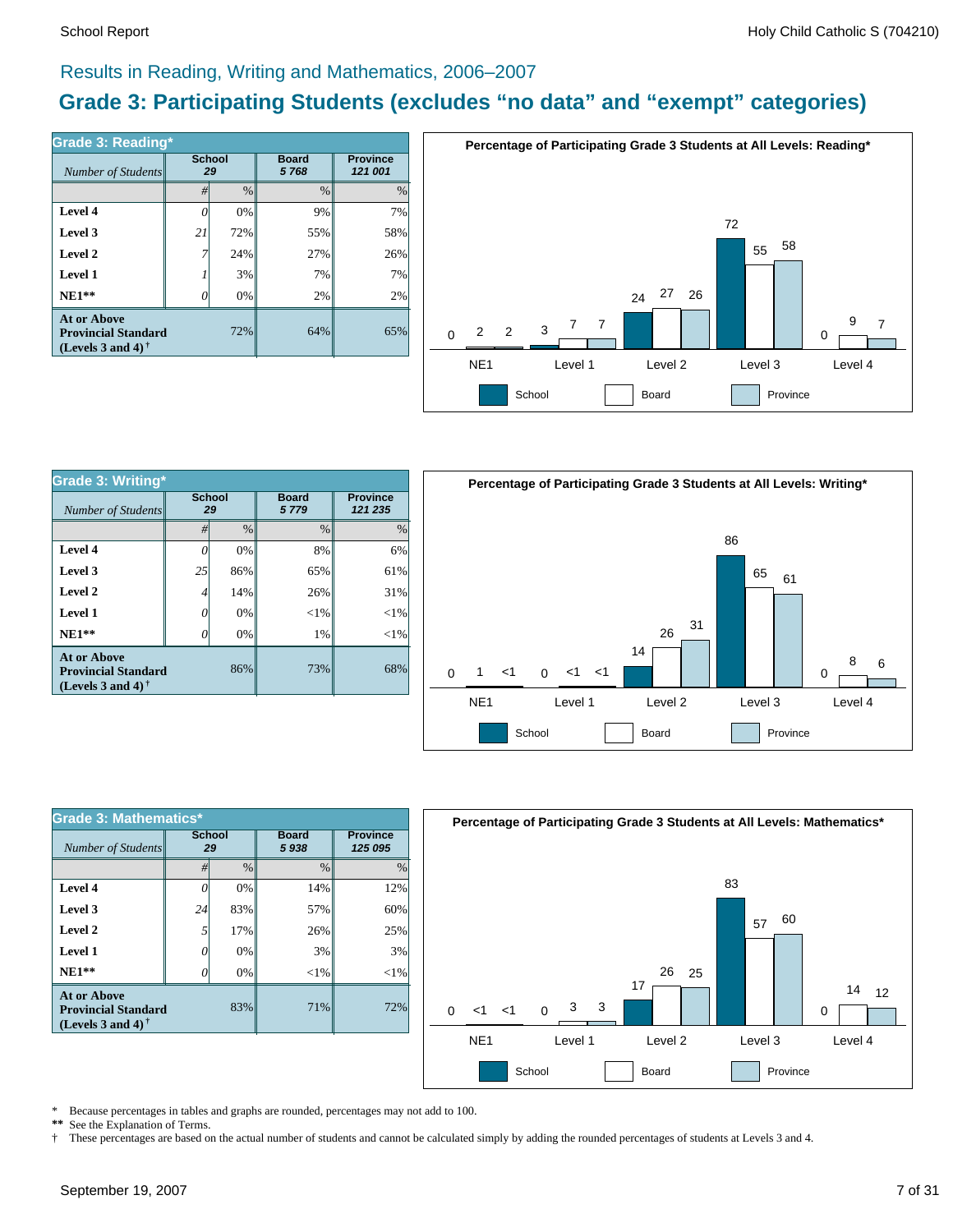## Results in Reading, Writing and Mathematics, 2006–2007

### **Grade 3: Gender††**

| Grade 3: School*                                                                                     |                      |             |                      |             |               |                    |  |  |
|------------------------------------------------------------------------------------------------------|----------------------|-------------|----------------------|-------------|---------------|--------------------|--|--|
|                                                                                                      | Reading              |             | <b>Writing</b>       |             |               | <b>Mathematics</b> |  |  |
| Number of Students                                                                                   | <b>Female</b><br>N/R | Male<br>N/R | <b>Female</b><br>N/R | Male<br>N/R | Female<br>N/R | Male<br>N/R        |  |  |
| Level 4                                                                                              | N/R                  | N/R         | N/R                  | N/R         | N/R           | N/R                |  |  |
| Level 3                                                                                              | N/R                  | N/R         | N/R                  | N/R         | N/R           | N/R                |  |  |
| Level 2                                                                                              | N/R                  | N/R         | N/R                  | N/R         | N/R           | N/R                |  |  |
| Level 1                                                                                              | N/R                  | N/R         | N/R                  | N/R         | N/R           | N/R                |  |  |
| $NE1**$                                                                                              | N/R                  | N/R         | N/R                  | N/R         | N/R           | N/R                |  |  |
| Participating<br><i>Students</i>                                                                     | N/R                  | N/R         | N/R                  | N/R         | N/R           | N/R                |  |  |
| <b>No Data</b>                                                                                       | N/R                  | N/R         | N/R                  | N/R         | N/R           | N/R                |  |  |
| Exempt                                                                                               | N/R                  | N/R         | N/R                  | N/R         | N/R           | N/R                |  |  |
| <b>At or Above</b><br><b>Provincial Standard</b><br>(Levels 3 and 4) <sup><math>\dagger</math></sup> | N/R                  | N/R         | N/R                  | N/R         | N/R           | N/R                |  |  |

| Grade 3: Board*                                                                |                       |              |                       |                |                       |                    |  |
|--------------------------------------------------------------------------------|-----------------------|--------------|-----------------------|----------------|-----------------------|--------------------|--|
|                                                                                | Reading               |              |                       | <b>Writing</b> |                       | <b>Mathematics</b> |  |
| Number of Students                                                             | <b>Female</b><br>2992 | Male<br>3091 | <b>Female</b><br>2992 | Male<br>3 091  | <b>Female</b><br>3096 | Male<br>3 1 4 7    |  |
| Level 4                                                                        | 10%                   | 6%           | 10%                   | 5%             | 14%                   | 13%                |  |
| Level 3                                                                        | 56%                   | 49%          | 66%                   | 57%            | 55%                   | 54%                |  |
| Level 2                                                                        | 24%                   | 27%          | 19%                   | 31%            | 25%                   | 23%                |  |
| <b>Level 1</b>                                                                 | 5%                    | 9%           | ${<}1\%$              | 1%             | 2%                    | 3%                 |  |
| $NE1**$                                                                        | 1%                    | 3%           | ${<}1\%$              | 1%             | ${<}1\%$              | ${<}1\%$           |  |
| <i>Participating</i><br><i>Students</i>                                        | 96%                   | 94%          | 96%                   | 94%            | 96%                   | 94%                |  |
| No Data                                                                        | 1%                    | 1%           | 1%                    | 1%             | 1%                    | 1%                 |  |
| <b>Exempt</b>                                                                  | 3%                    | 5%           | 3%                    | 5%             | 3%                    | 5%                 |  |
| <b>At or Above</b><br><b>Provincial Standard</b><br>(Levels 3 and 4) $\dagger$ | 66%                   | 55%          | 76%                   | 62%            | 69%                   | 67%                |  |

| <b>Grade 3: Province*</b>                                                                            |                        |                |                         |                |                  |                    |  |
|------------------------------------------------------------------------------------------------------|------------------------|----------------|-------------------------|----------------|------------------|--------------------|--|
|                                                                                                      | Reading                |                | <b>Writing</b>          |                |                  | <b>Mathematics</b> |  |
| Number of Students                                                                                   | <b>Female</b><br>61875 | Male<br>65 728 | <b>Female</b><br>61 875 | Male<br>65 728 | Female<br>63 821 | Male<br>67 160     |  |
| Level 4                                                                                              | 8%                     | 4%             | 9%                      | 3%             | 11%              | 11%                |  |
| Level 3                                                                                              | 59%                    | 51%            | 64%                     | 53%            | 58%              | 56%                |  |
| Level 2                                                                                              | 22%                    | 28%            | 23%                     | 36%            | 24%              | 23%                |  |
| Level 1                                                                                              | 5%                     | 8%             | $<$ 1%                  | 1%             | 2%               | 3%                 |  |
| $NE1**$                                                                                              | 1%                     | 2%             | ${<}1\%$                | 1%             | ${<}1\%$         | $1\%$              |  |
| <i>Participating</i><br><b>Students</b>                                                              | 96%                    | 93%            | 96%                     | 94%            | 97%              | 95%                |  |
| No Data                                                                                              | 1%                     | 1%             | 1%                      | 1%             | 1%               | $1\%$              |  |
| <b>Exempt</b>                                                                                        | 3%                     | 5%             | 3%                      | 5%             | 3%               | $4\%$              |  |
| <b>At or Above</b><br><b>Provincial Standard</b><br>(Levels 3 and 4) <sup><math>\dagger</math></sup> | 68%                    | 56%            | 73%                     | 56%            | 69%              | 68%                |  |

\* Because percentages in tables are rounded, percentages may not add to 100.<br>\*\* See the Explanation of Terms.

See the Explanation of Terms.

† These percentages are based on the actual number of students and cannot be calculated simply by adding the rounded percentages of students at Levels 3 and 4.<br>†† Results by gender include only students for whom gender dat

†† Results by gender include only students for whom gender data were available.

| <b>Percentage of All Grade 3 Students</b><br>at or Above Provincial Standard: School <sup>†</sup> |         |                    |  |  |  |  |  |  |  |
|---------------------------------------------------------------------------------------------------|---------|--------------------|--|--|--|--|--|--|--|
| Reading                                                                                           | Writing | <b>Mathematics</b> |  |  |  |  |  |  |  |
|                                                                                                   |         |                    |  |  |  |  |  |  |  |
|                                                                                                   |         |                    |  |  |  |  |  |  |  |
|                                                                                                   |         |                    |  |  |  |  |  |  |  |
| N/R N/R                                                                                           | N/R N/R | $N/R$ $N/R$        |  |  |  |  |  |  |  |
| Female                                                                                            |         | Male               |  |  |  |  |  |  |  |



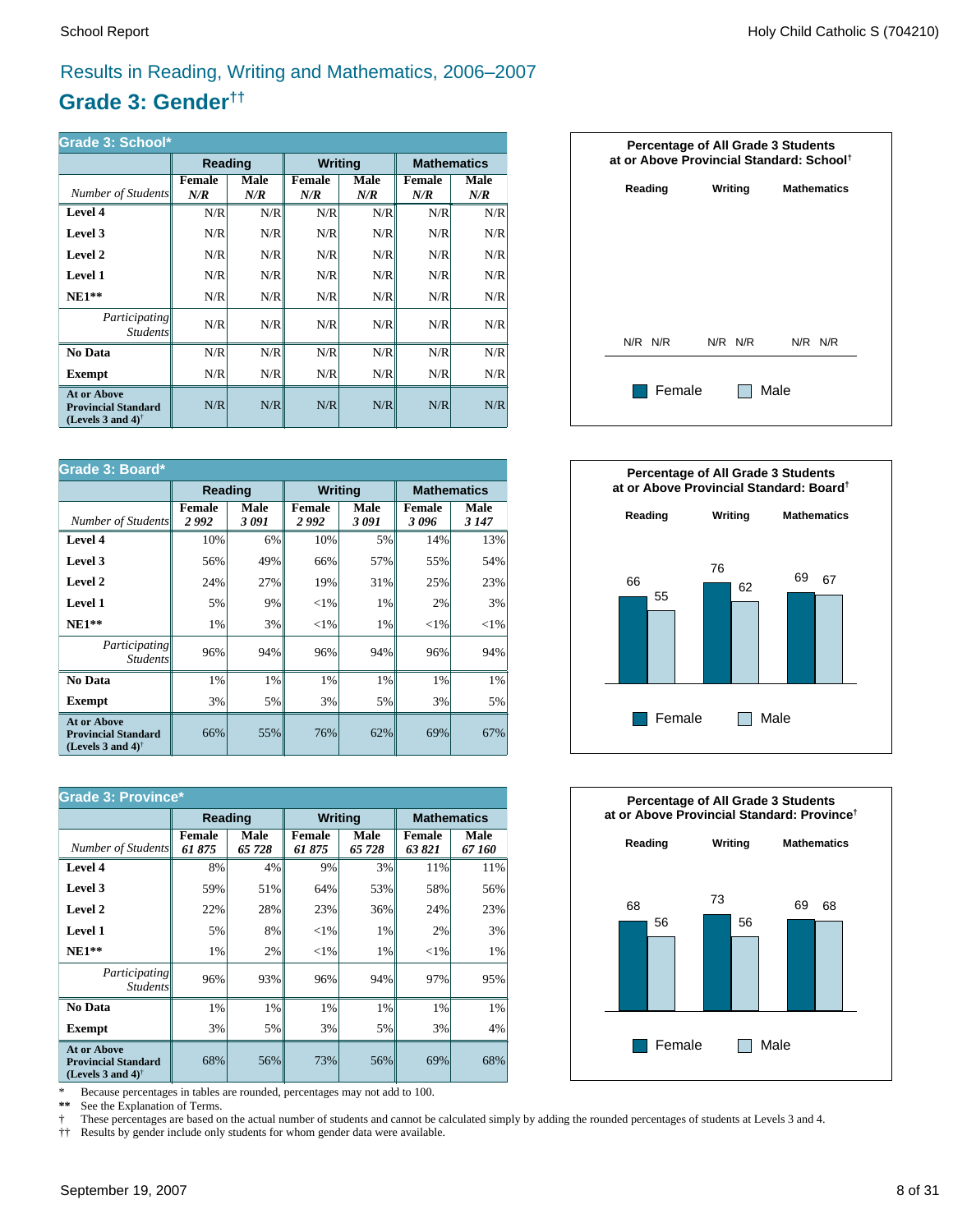### Assessments of Reading, Writing and Mathematics, Primary and Junior Divisions, 2006–2007 **Contextual Information: Grade 6\***

This information provides a context for interpreting the school's results.

| <b>Demographic Information</b>                        |                | <b>School</b>  |          | <b>Board</b> |                                              | <b>Province</b> |
|-------------------------------------------------------|----------------|----------------|----------|--------------|----------------------------------------------|-----------------|
| <b>Enrolment</b>                                      |                |                |          |              |                                              |                 |
| Number of Grade 6 students                            |                | 42             |          | 7061         |                                              | 145 901         |
| Number of classes with Grade 6 students               |                | 3              |          | 403          |                                              | 8 5 6 6         |
| Number of schools with Grade 6 classes                |                | Not applicable |          | 169          |                                              | 3 1 9 5         |
|                                                       |                |                |          |              | Number Percent Number Percent Number Percent |                 |
| Gender                                                |                |                |          |              |                                              |                 |
| Female                                                | 17             | 40%            | 3438     | 49%          | 70 863                                       | 49%             |
| Male                                                  | 25             | 60%            | 3623     | 51%          | 75 036                                       | 51%             |
| Gender not specified                                  | $\theta$       | $0\%$          | $\theta$ | 0%           | 2                                            | $<\!\!1\%$      |
| <b>Student Status</b>                                 |                |                |          |              |                                              |                 |
| ESL/ELD learners**                                    | 1              | 2%             | 234      | 3%           | 6630                                         | 5%              |
| Students with special needs (excluding gifted)**      | 6              | 14%            | 1322     | 19%          | 24 633                                       | 17%             |
| <b>Place of Birth</b>                                 |                |                |          |              |                                              |                 |
| Born in Canada                                        | 36             | 86%            | 5 760    | 82%          | 127738                                       | 88%             |
| Born outside Canada                                   | 6              | 14%            | 1 2 8 2  | 18%          | 17733                                        | 12%             |
| In Canada less than one year                          | 1              | 2%             | 42       | 1%           | 2 163                                        | 1%              |
| In Canada one year or more but less than three years  | 1              | 2%             | 301      | 4%           | 3019                                         | 2%              |
| In Canada three years or more                         | $\overline{4}$ | 10%            | 935      | 13%          | 11 035                                       | 8%              |
| Language                                              |                |                |          |              |                                              |                 |
| First language learned at home was other than English | 10             | 24%            | 2 5 7 3  | 36%          | 24 183                                       | 17%             |
| <b>Year Student Entered Current School</b>            |                |                |          |              |                                              |                 |
| 2006-2007                                             | 3              | 7%             | 733      | 10%          | 31 824                                       | 22%             |
| 2005-2006                                             | 7              | 17%            | 702      | 10%          | 19410                                        | 13%             |
| 2004-2005                                             | 1              | 2%             | 495      | 7%           | 17412                                        | 12%             |
| Prior to 2004-2005                                    | 31             | 74%            | 5 1 1 9  | 72%          | 75 021                                       | 51%             |
| Data not available                                    | $\theta$       | $0\%$          | 12       | $<\!\!1\%$   | 2 2 3 4                                      | 2%              |
| <b>Year Student Entered Current Board</b>             |                |                |          |              |                                              |                 |
| 2006-2007                                             | 1              | 2%             | 334      | 5%           | 9764                                         | 7%              |
| 2005-2006                                             | 1              | 2%             | 362      | 5%           | 13 069                                       | 9%              |
| 2004-2005                                             | 1              | 2%             | 282      | 4%           | 14 101                                       | 10%             |
| Prior to 2004-2005                                    | 38             | 90%            | 6047     | 86%          | 88 527                                       | 61%             |
| Data not available                                    | 1              | 2%             | 36       | $1\%$        | 20 440                                       | 14%             |

\* Contextual data pertaining to gender, student status, school background, place of birth, language learned at home and year entered school and board are provided by schools and/or boards through the Student Data Collection process. Some data may be missing because they were not reported by the school.

\*\* See the Explanation of Terms.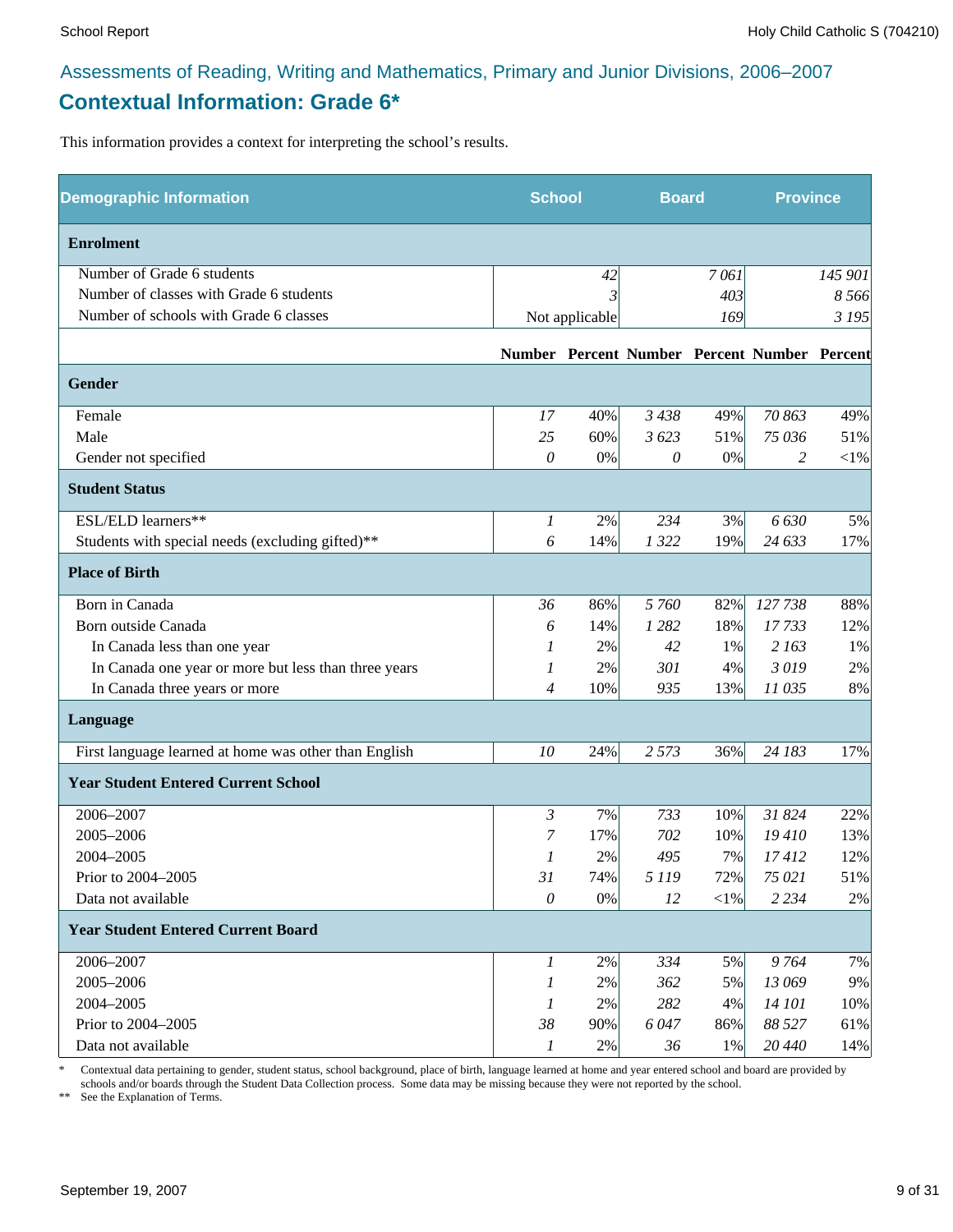### Results in Reading, Writing and Mathematics, 2006–2007 **Grade 6: All Students**

| Grade 6: Reading*                                                                                    |                |               |                      |                            |  |  |  |  |
|------------------------------------------------------------------------------------------------------|----------------|---------------|----------------------|----------------------------|--|--|--|--|
| Number of Students                                                                                   | School<br>42   |               | <b>Board</b><br>7061 | <b>Province</b><br>145 901 |  |  |  |  |
|                                                                                                      | #              | $\frac{0}{0}$ | $\frac{0}{0}$        | $\%$                       |  |  |  |  |
| Level 4                                                                                              | $\overline{3}$ | 7%            | 9%                   | 7%                         |  |  |  |  |
| Level 3                                                                                              | 25             | 60%           | 54%                  | 57%                        |  |  |  |  |
| Level 2                                                                                              | 11             | 26%           | 24%                  | 24%                        |  |  |  |  |
| <b>Level 1</b>                                                                                       | 3              | 7%            | 7%                   | 6%                         |  |  |  |  |
| $NE1**$                                                                                              | 0              | 0%            | 1%                   | 1%                         |  |  |  |  |
| Participating<br><b>Students</b>                                                                     | 42             | 100%          | 96%                  | 95%                        |  |  |  |  |
| No Data                                                                                              | $\theta$       | 0%            | 1%                   | 1%                         |  |  |  |  |
| <b>Exempt</b>                                                                                        | Ω              | 0%            | 3%                   | 3%                         |  |  |  |  |
| <b>At or Above</b><br><b>Provincial Standard</b><br>(Levels 3 and 4) <sup><math>\dagger</math></sup> | 67%            | 63%           | 64%                  |                            |  |  |  |  |



| Grade 6: Writing*                                                                                    |                     |      |                      |                            |  |  |  |  |
|------------------------------------------------------------------------------------------------------|---------------------|------|----------------------|----------------------------|--|--|--|--|
| Number of Students                                                                                   | <b>School</b><br>42 |      | <b>Board</b><br>7061 | <b>Province</b><br>145 901 |  |  |  |  |
|                                                                                                      | #                   | $\%$ | $\%$                 | $\%$                       |  |  |  |  |
| Level 4                                                                                              |                     | 2%   | 8%                   | 7%                         |  |  |  |  |
| Level 3                                                                                              | 31                  | 74%  | 56%                  | 54%                        |  |  |  |  |
| Level 2                                                                                              | 10                  | 24%  | 30%                  | 33%                        |  |  |  |  |
| Level 1                                                                                              | 0                   | 0%   | 1%                   | 2%                         |  |  |  |  |
| $NE1**$                                                                                              | 0                   | 0%   | $<$ 1%               | $<$ 1%                     |  |  |  |  |
| Participating<br><b>Students</b>                                                                     | 42                  | 100% | 96%                  | 95%                        |  |  |  |  |
| No Data                                                                                              | O                   | 0%   | 1%                   | 1%                         |  |  |  |  |
| <b>Exempt</b>                                                                                        | N                   | 0%   | 3%                   | 3%                         |  |  |  |  |
| <b>At or Above</b><br><b>Provincial Standard</b><br>(Levels 3 and 4) <sup><math>\dagger</math></sup> | 76%                 | 64%  | 61%                  |                            |  |  |  |  |

| Grade 6: Mathematics*                                                                                       |          |                     |                      |                            |  |  |  |  |
|-------------------------------------------------------------------------------------------------------------|----------|---------------------|----------------------|----------------------------|--|--|--|--|
| <b>Number of Students</b>                                                                                   |          | <b>School</b><br>42 | <b>Board</b><br>7061 | <b>Province</b><br>145 901 |  |  |  |  |
|                                                                                                             | #        | $\%$                | $\%$                 | $\%$                       |  |  |  |  |
| Level 4                                                                                                     | 6        | 14%                 | 12%                  | 11%                        |  |  |  |  |
| Level 3                                                                                                     | 21       | 50%                 | 46%                  | 48%                        |  |  |  |  |
| Level 2                                                                                                     | 12       | 29%                 | 31%                  | 30%                        |  |  |  |  |
| Level 1                                                                                                     | 3        | 7%                  | 6%                   | 6%                         |  |  |  |  |
| $NE1**$                                                                                                     | $\theta$ | 0%                  | $<$ 1%               | ${<}1\%$                   |  |  |  |  |
| Participating<br><b>Students</b>                                                                            | 42       | 100%                | 96%                  | 95%                        |  |  |  |  |
| No Data                                                                                                     | $\Omega$ | 0%                  | 1%                   | 1%                         |  |  |  |  |
| <b>Exempt</b>                                                                                               | 0        | 0%                  | 3%                   | 4%                         |  |  |  |  |
| <b>At or Above</b><br>64%<br><b>Provincial Standard</b><br>(Levels 3 and 4) <sup><math>\dagger</math></sup> |          |                     | 58%                  | 59%                        |  |  |  |  |





\* Because percentages in tables and graphs are rounded, and because graphs do not show all reporting categories, percentages may not add to 100.

**\*\*** See the Explanation of Terms.

† These percentages are based on the actual number of students and cannot be calculated simply by adding the rounded percentages of students at Levels 3 and 4.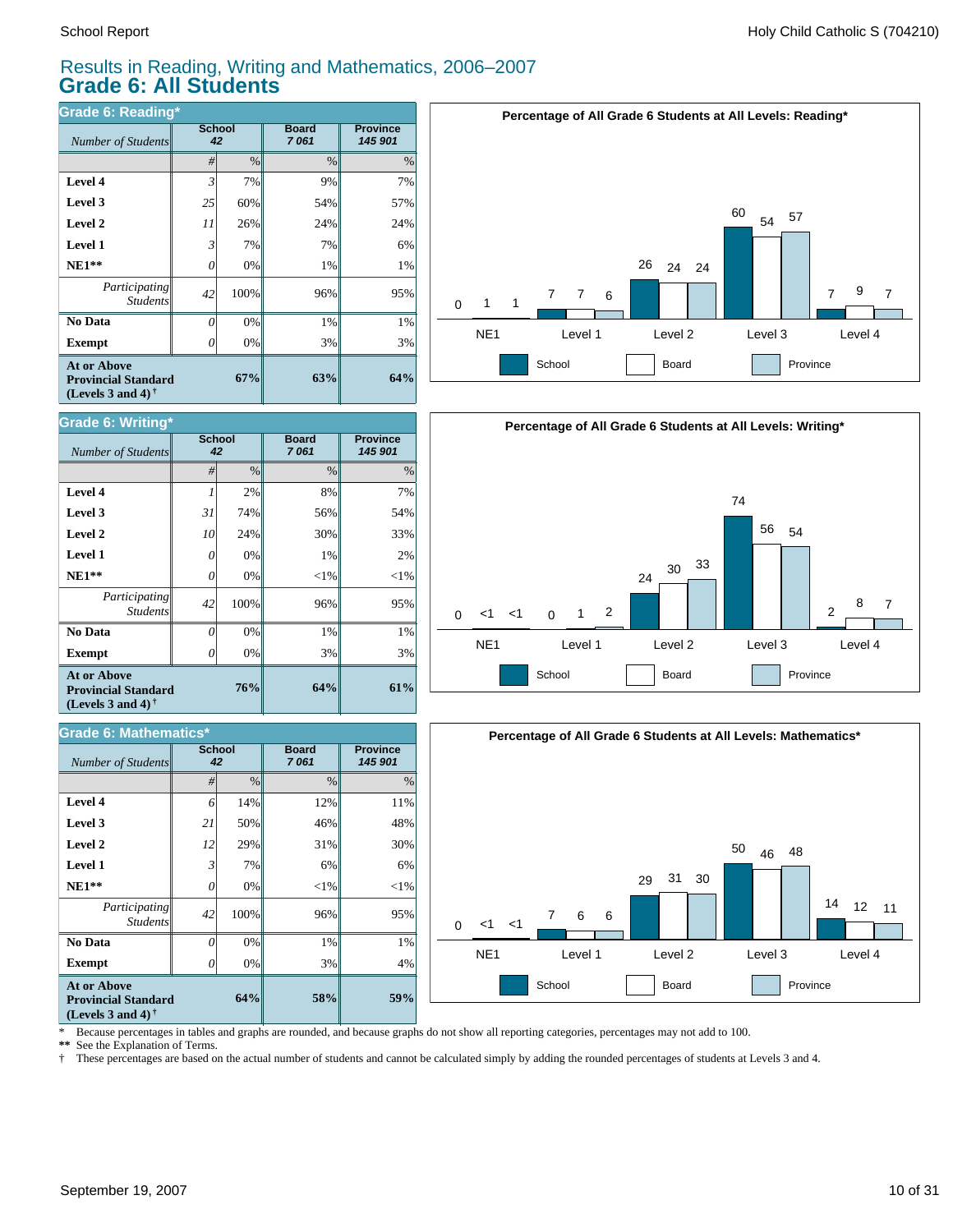#### Results in Reading, Writing and Mathematics, 2006–2007

### **Grade 6: Participating Students (excludes "no data" and "exempt" categories)**

| Grade 6: Reading*                                                              |                     |      |                      |                            |  |  |  |  |
|--------------------------------------------------------------------------------|---------------------|------|----------------------|----------------------------|--|--|--|--|
| Number of Students                                                             | <b>School</b><br>42 |      | <b>Board</b><br>6775 | <b>Province</b><br>139 317 |  |  |  |  |
|                                                                                | #                   | $\%$ | $\frac{0}{0}$        | $\%$                       |  |  |  |  |
| Level 4                                                                        | $\mathfrak{Z}$      | 7%   | 9%                   | 8%                         |  |  |  |  |
| Level 3                                                                        | 25                  | 60%  | 57%                  | 60%                        |  |  |  |  |
| Level 2                                                                        | 11                  | 26%  | 25%                  | 25%                        |  |  |  |  |
| Level 1                                                                        | $\mathfrak{Z}$      | 7%   | 8%                   | 6%                         |  |  |  |  |
| $NE1**$                                                                        | 0                   | 0%   | $1\%$                | 1%                         |  |  |  |  |
| <b>At or Above</b><br><b>Provincial Standard</b><br>(Levels 3 and 4) $\dagger$ | 67%                 | 66%  | 67%                  |                            |  |  |  |  |



| Grade 6: Writing*                                                 |                     |               |                      |                            |  |  |  |  |
|-------------------------------------------------------------------|---------------------|---------------|----------------------|----------------------------|--|--|--|--|
| Number of Students                                                | <b>School</b><br>42 |               | <b>Board</b><br>6774 | <b>Province</b><br>139 329 |  |  |  |  |
|                                                                   | #                   | $\frac{0}{0}$ | $\frac{0}{0}$        | $\frac{0}{0}$              |  |  |  |  |
| Level 4                                                           |                     | 2%            | 9%                   | 7%                         |  |  |  |  |
| Level 3                                                           | 31                  | 74%           | 59%                  | 56%                        |  |  |  |  |
| Level 2                                                           | 10                  | 24%           | 31%                  | 34%                        |  |  |  |  |
| Level 1                                                           | 0                   | 0%            | 1%                   | 2%                         |  |  |  |  |
| $NE1**$                                                           |                     | 0%            | ${<}1\%$             | $<$ 1%                     |  |  |  |  |
| At or Above<br><b>Provincial Standard</b><br>(Levels 3 and 4) $†$ |                     | 76%           | 67%                  | 63%                        |  |  |  |  |



| Grade 6: Mathematics*                                                          |                     |               |                      |                            |  |  |  |  |
|--------------------------------------------------------------------------------|---------------------|---------------|----------------------|----------------------------|--|--|--|--|
| Number of Students                                                             | <b>School</b><br>42 |               | <b>Board</b><br>6754 | <b>Province</b><br>139 140 |  |  |  |  |
|                                                                                | #                   | $\frac{0}{0}$ | $\frac{0}{0}$        | $\%$                       |  |  |  |  |
| Level 4                                                                        | 6                   | 14%           | 12%                  | 12%                        |  |  |  |  |
| Level 3                                                                        | 21                  | 50%           | 48%                  | 50%                        |  |  |  |  |
| Level 2                                                                        | 12                  | 29%           | 33%                  | 32%                        |  |  |  |  |
| Level 1                                                                        | $\mathfrak{Z}$      | 7%            | 7%                   | 6%                         |  |  |  |  |
| $NE1**$                                                                        | 0                   | 0%            | $<$ 1%               | ${<}1\%$                   |  |  |  |  |
| At or Above<br>64%<br><b>Provincial Standard</b><br>(Levels 3 and 4) $\dagger$ |                     |               | 61%                  | 62%                        |  |  |  |  |



\* Because percentages in tables and graphs are rounded, percentages may not add to 100.<br>\*\* See the Explanation of Terms

See the Explanation of Terms. † These percentages are based on the actual number of students and cannot be calculated simply by adding the rounded percentages of students at Levels 3 and 4.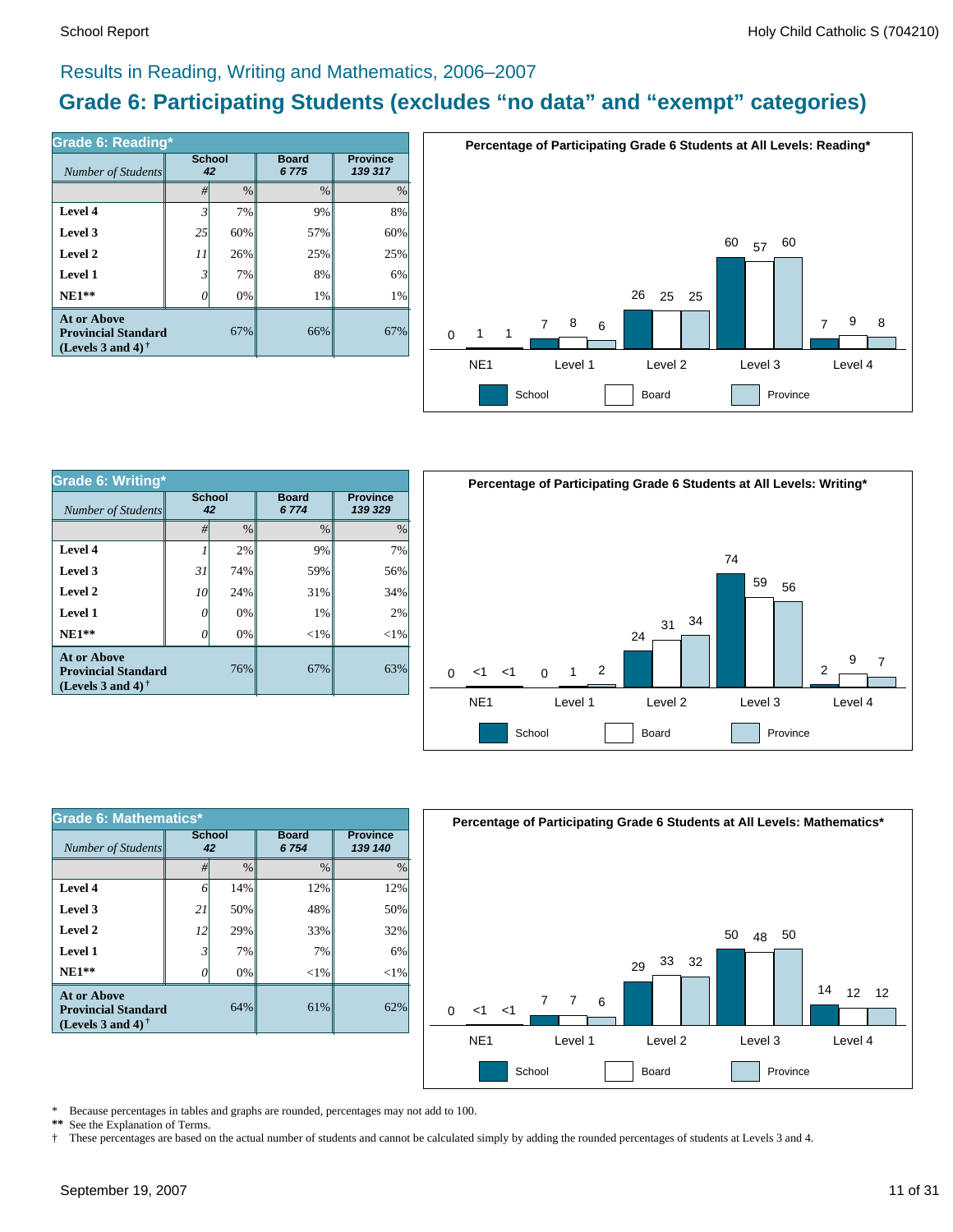## Results in Reading, Writing and Mathematics, 2006–2007

### **Grade 6: Gender††**

| Grade 6: School*                                                               |                     |            |                |            |                     |            |  |  |  |
|--------------------------------------------------------------------------------|---------------------|------------|----------------|------------|---------------------|------------|--|--|--|
|                                                                                | Reading             |            | <b>Writing</b> |            | <b>Mathematics</b>  |            |  |  |  |
| Number of Students                                                             | <b>Female</b><br>17 | Male<br>25 | Female<br>17   | Male<br>25 | <b>Female</b><br>17 | Male<br>25 |  |  |  |
| Level 4                                                                        | 6%                  | 8%         | 6%             | 0%         | 6%                  | 20%        |  |  |  |
| Level 3                                                                        | 71%                 | 52%        | 71%            | 76%        | 65%                 | 40%        |  |  |  |
| Level 2                                                                        | 24%                 | 28%        | 24%            | 24%        | 24%                 | 32%        |  |  |  |
| <b>Level 1</b>                                                                 | 0%                  | 12%        | 0%             | 0%         | 6%                  | 8%         |  |  |  |
| $NE1**$                                                                        | 0%                  | 0%         | 0%             | 0%         | 0%                  | 0%         |  |  |  |
| Participating<br><i>Students</i>                                               | 100%                | 100%       | 100%           | 100%       | 100%                | 100%       |  |  |  |
| <b>No Data</b>                                                                 | 0%                  | $0\%$      | 0%             | 0%         | 0%                  | 0%         |  |  |  |
| <b>Exempt</b>                                                                  | 0%                  | 0%         | 0%             | 0%         | 0%                  | 0%         |  |  |  |
| <b>At or Above</b><br><b>Provincial Standard</b><br>(Levels 3 and 4) $\bar{ }$ | 76%                 | 60%        | 76%            | 76%        | 71%                 | 60%        |  |  |  |

| Grade 6: Board*                                                                |                       |              |                       |              |                       |                    |  |  |
|--------------------------------------------------------------------------------|-----------------------|--------------|-----------------------|--------------|-----------------------|--------------------|--|--|
|                                                                                | Reading               |              | <b>Writing</b>        |              |                       | <b>Mathematics</b> |  |  |
| Number of Students                                                             | <b>Female</b><br>3438 | Male<br>3623 | <b>Female</b><br>3438 | Male<br>3623 | <b>Female</b><br>3438 | Male<br>3623       |  |  |
| Level 4                                                                        | 11%                   | 6%           | 12%                   | 5%           | 12%                   | 11%                |  |  |
| Level 3                                                                        | 58%                   | 51%          | 63%                   | 49%          | 48%                   | 44%                |  |  |
| Level 2                                                                        | 23%                   | 26%          | 21%                   | 39%          | 31%                   | 32%                |  |  |
| <b>Level 1</b>                                                                 | 5%                    | 10%          | 1%                    | 2%           | 6%                    | 7%                 |  |  |
| $NE1**$                                                                        | 1%                    | 2%           | ${<}1\%$              | ${<}1\%$     | 0%                    | ${<}1\%$           |  |  |
| Participating<br><b>Students</b>                                               | 97%                   | 95%          | 97%                   | 95%          | 96%                   | 95%                |  |  |
| No Data                                                                        | 1%                    | 1%           | 1%                    | 1%           | 1%                    | 1%                 |  |  |
| Exempt                                                                         | 3%                    | 4%           | 3%                    | 4%           | 3%                    | 4%                 |  |  |
| <b>At or Above</b><br><b>Provincial Standard</b><br>(Levels 3 and 4) $\dagger$ | 69%                   | 57%          | 75%                   | 54%          | 60%                   | 56%                |  |  |

| <b>Grade 6: Province*</b>                                                      |                        |                |                        |                |                    |                |  |  |
|--------------------------------------------------------------------------------|------------------------|----------------|------------------------|----------------|--------------------|----------------|--|--|
|                                                                                | Reading                |                | <b>Writing</b>         |                | <b>Mathematics</b> |                |  |  |
| Number of Students                                                             | <b>Female</b><br>70863 | Male<br>75 036 | <b>Female</b><br>70863 | Male<br>75 036 | Female<br>70863    | Male<br>75 036 |  |  |
| Level 4                                                                        | 10%                    | 5%             | 10%                    | 4%             | 11%                | 12%            |  |  |
| Level 3                                                                        | 61%                    | 53%            | 62%                    | 46%            | 49%                | 47%            |  |  |
| Level 2                                                                        | 21%                    | 27%            | 24%                    | 41%            | 31%                | 30%            |  |  |
| Level 1                                                                        | 4%                     | 8%             | 1%                     | 3%             | 5%                 | 6%             |  |  |
| $NE1**$                                                                        | 1%                     | 1%             | ${<}1\%$               | ${<}1\%$       | ${<}1\%$           | ${<}1\%$       |  |  |
| <i>Participating</i><br><i>Students</i>                                        | 97%                    | 94%            | 97%                    | 94%            | 96%                | 94%            |  |  |
| No Data                                                                        | 1%                     | 1%             | 1%                     | 1%             | 1%                 | $1\%$          |  |  |
| <b>Exempt</b>                                                                  | 3%                     | 4%             | 2%                     | 4%             | 3%                 | $4\%$          |  |  |
| <b>At or Above</b><br><b>Provincial Standard</b><br>(Levels 3 and 4) $\dagger$ | 70%                    | 59%            | 72%                    | 50%            | 60%                | 58%            |  |  |

\* Because percentages in tables are rounded, percentages may not add to 100.<br>\*\* See the Explanation of Terms.

See the Explanation of Terms.

† These percentages are based on the actual number of students and cannot be calculated simply by adding the rounded percentages of students at Levels 3 and 4.<br>†† Results by gender include only students for whom gender dat

†† Results by gender include only students for whom gender data were available.





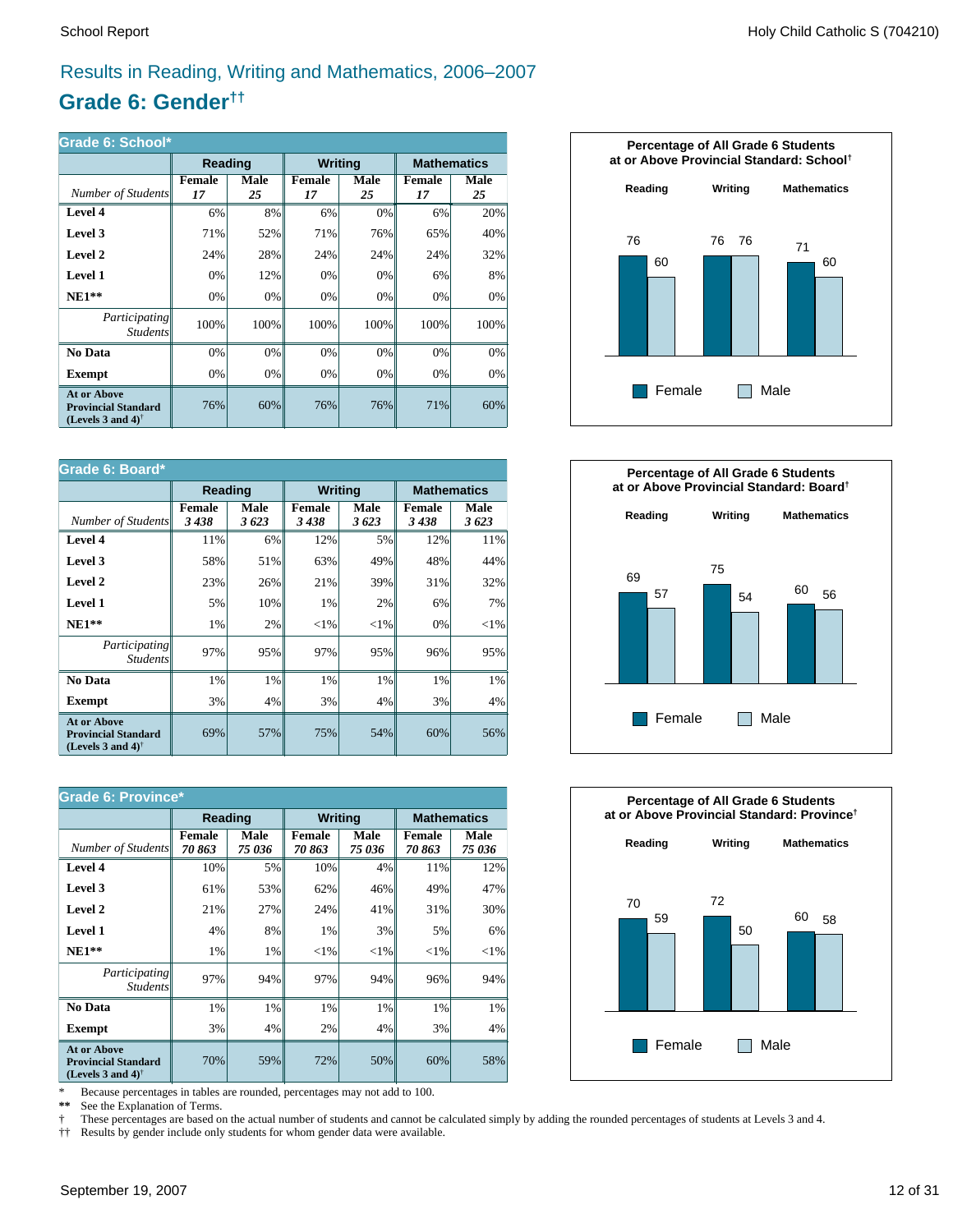### **Contextual Information over Time: Grade 3\*** Assessments of Reading, Writing and Mathematics, Primary and Junior Divisions, 2006–2007

This information provides a context for interpreting the school's results over the past five years.

| <b>Grade 3</b>                                        | 2002-2003            | 2003-2004                        | 2004-2005 | 2005-2006 | 2006-2007 |
|-------------------------------------------------------|----------------------|----------------------------------|-----------|-----------|-----------|
| <b>Enrolment</b>                                      |                      |                                  |           |           |           |
| Number of students                                    | 42                   | 40                               | 34        | 33        | 30        |
| <b>Participation in the Assessment</b>                |                      |                                  |           |           |           |
| Reading <sup>†</sup>                                  | 95%                  | 98%                              | 100%      | 97%       | 97%       |
| Writing <sup>†</sup>                                  | 95%                  | 98%                              | 100%      | 97%       | 97%       |
| Mathematics <sup>†</sup>                              | 95%                  | 98%                              | 100%      | 97%       | 97%       |
| <b>Gender</b>                                         |                      |                                  |           |           |           |
| Female                                                | 50%                  | 38%                              | 53%       | 58%       | 57%       |
| Male                                                  | 48%                  | 62%                              | 41%       | 42%       | 43%       |
| <b>Student Status</b>                                 |                      |                                  |           |           |           |
| ESL/ELD learners**                                    | $0\%$ <sup>+</sup>   | 0%                               | 9%        | 0%        | 7%        |
| Students with special needs (excluding gifted)**      | $29\%$ <sup>++</sup> | 5%                               | 15%       | 9%        | 10%       |
| <b>Place of Birth</b>                                 |                      |                                  |           |           |           |
| Born in Canada                                        | n/a                  | 82%                              | 76%       | 76%       | 83%       |
| Born outside Canada                                   | 7%                   | 18%                              | 21%       | 21%       | 17%       |
| In Canada less than one year                          | 0%                   | 0%                               | 0%        | 0%        | $0\%$     |
| In Canada one year or more but less than three years  | 0%                   | 2%                               | 6%        | 6%        | 7%        |
| In Canada three years or more                         | 7%                   | 8%                               | 9%        | 15%       | 10%       |
| Language                                              |                      |                                  |           |           |           |
| First language learned at home was other than English | 50%                  | 25%                              | 50%       | 12%       | 10%       |
| <b>Year Student Entered Current School</b>            |                      |                                  |           |           |           |
| Year of the assessment                                |                      |                                  |           | 18%       | 13%       |
| Year prior to the assessment                          |                      |                                  |           | 12%       | 10%       |
| 2 years prior to the assessment                       |                      | Data not collected <sup>††</sup> |           | 18%       | 10%       |
| 3 or more years prior to the assessment               |                      |                                  |           | 48%       | 67%       |
| Data not available                                    |                      |                                  |           | 3%        | $0\%$     |

\* Contextual data pertaining to gender, student status, school background, place of birth and language learned at home are provided by schools and/or boards through the Student Data Collection process.

Some French Immersion students did not write all components of the assessment in Grade 3; the numbers shown are based on the number of students who were expected to write each component.

See the Explanation of Terms.

Ì The percentage of students in this year may not be comparable with those of later years as the definition for the ESL/ELD group changed in 2004 from "students enrolled in an ESL/ELD program" to "students designated as ESL/ELD learners".

++ The percentage of students designated as having special needs in this year may not be comparable with those of later years because the Individual Education Plan requirement came into effect for the 2004 assessments.

†† The question related to student mobility changed in 2005–2006.

n/a Information not available.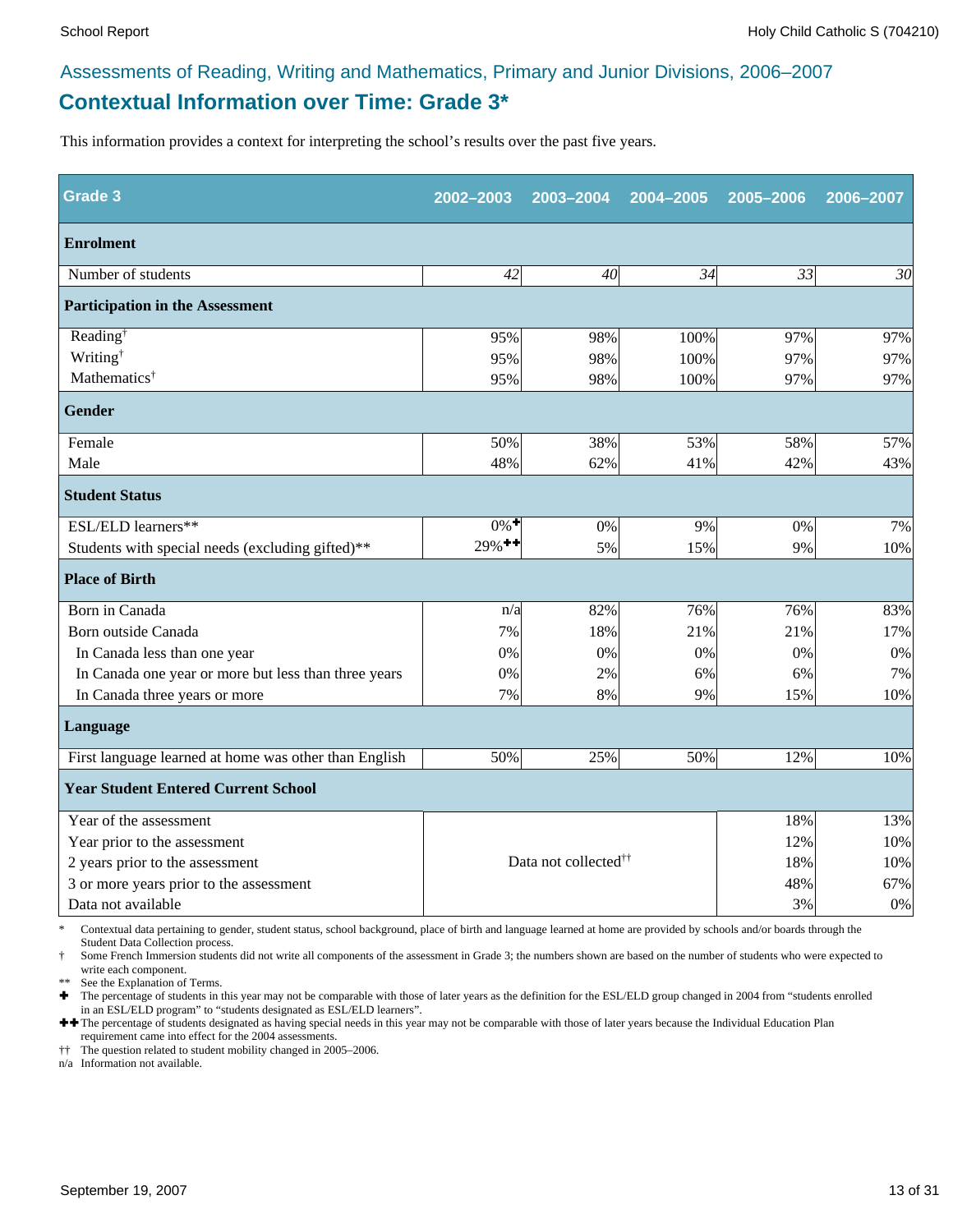### **Grade 3: Reading** Results over Time, 2003–2004 to 2006–2007<sup>\*</sup>

| <b>Grade 3 Reading: School*</b>                                  |             |             |             |             |  |  |
|------------------------------------------------------------------|-------------|-------------|-------------|-------------|--|--|
| Year                                                             | $'03 - '04$ | $'04 - '05$ | $'05 - '06$ | $'06 - '07$ |  |  |
| Number of<br><b>Students</b>                                     | 40          | 34          | 33          | 30          |  |  |
| Level 4                                                          | 0%          | 0%          | 0%          | 0%          |  |  |
| Level 3                                                          | 42%         | 44%         | 36%         | 70%         |  |  |
| Level 2                                                          | 30%         | 44%         | 42%         | 23%         |  |  |
| Level 1                                                          | 12%         | 12%         | 15%         | 3%          |  |  |
| <b>NE1**</b>                                                     | 0%          | 0%          | 3%          | 0%          |  |  |
| NEIS <sup>††</sup>                                               | 12%         |             |             |             |  |  |
| Participating<br><b>Students</b>                                 | 98%         | 100%        | 97%         | 97%         |  |  |
| No Data                                                          | 2%          | 0%          | 3%          | 3%          |  |  |
| <b>Exempt</b>                                                    | 0%          | 0%          | 0%          | 0%          |  |  |
| At or Above<br><b>Provincial</b><br><b>Standard</b> <sup>†</sup> | 42%         | 44%         | 36%         | 70%         |  |  |

#### **Grade 3 Reading: Board\***

| Year                                                                    | $'03 - '04$ | $'04 - '05$ | $'05 - '06$ | $'06 - '07$ |
|-------------------------------------------------------------------------|-------------|-------------|-------------|-------------|
| Number of<br><b>Students</b>                                            | 6929        | 6 462       | 6366        | 6083        |
| Level 4                                                                 | 7%          | 5%          | 7%          | 8%          |
| Level 3                                                                 | 47%         | 50%         | 55%         | 52%         |
| Level 2                                                                 | 27%         | 29%         | 24%         | 25%         |
| Level 1                                                                 | 7%          | 8%          | 6%          | 7%          |
| $NE1**$                                                                 | 1%          | 2%          | 1%          | 2%          |
| NEIS <sup>††</sup>                                                      | 5%          |             |             |             |
| Participating<br><b>Students</b>                                        | 93%         | 94%         | 94%         | 95%         |
| No Data                                                                 | 1%          | 1%          | 2%          | 1%          |
| <b>Exempt</b>                                                           | 6%          | 6%          | 4%          | 4%          |
| <b>At or Above</b><br><b>Provincial</b><br><b>Standard</b> <sup>†</sup> | 53%         | 55%         | 62%         | 60%         |

#### **Grade 3 Reading: Province\***

| Year                                                                    | $'03 - '04$ | $'04 - '05$ | $'05 - '06$ | $'06 - '07$ |
|-------------------------------------------------------------------------|-------------|-------------|-------------|-------------|
| Number of<br><b>Students</b>                                            | 138 290     | 132 667     | 129 630     | 127 618     |
| Level 4                                                                 | 6%          | 6%          | 6%          | 6%          |
| Level 3                                                                 | 47%         | 53%         | 56%         | 55%         |
| Level 2                                                                 | 27%         | 27%         | 24%         | 25%         |
| Level 1                                                                 | 6%          | 7%          | 6%          | 6%          |
| <b>NE1**</b>                                                            | 1%          | 2%          | 1%          | 2%          |
| NEIS <sup>††</sup>                                                      | 6%          |             |             |             |
| Participating<br><b>Students</b>                                        | 93%         | 94%         | 94%         | 95%         |
| No Data                                                                 | 1%          | 1%          | 1%          | 1%          |
| <b>Exempt</b>                                                           | 6%          | 5%          | 5%          | 4%          |
| <b>At or Above</b><br><b>Provincial</b><br><b>Standard</b> <sup>†</sup> | 54%         | 59%         | 62%         | 62%         |





#### **Percentage of All Grade 3 Students at All Levels in Reading: Province\***



Refer to the EQAO Web site (www.eqao.com) for data from previous years.

\* Because percentages in tables and graphs are rounded, and because graphs do not show all reporting categories, percentages may not add to 100.

See the Explanation of Terms.

† These percentages are based on the actual number of students and cannot be calculated simply by adding the rounded percentages of students at Levels 3 and 4.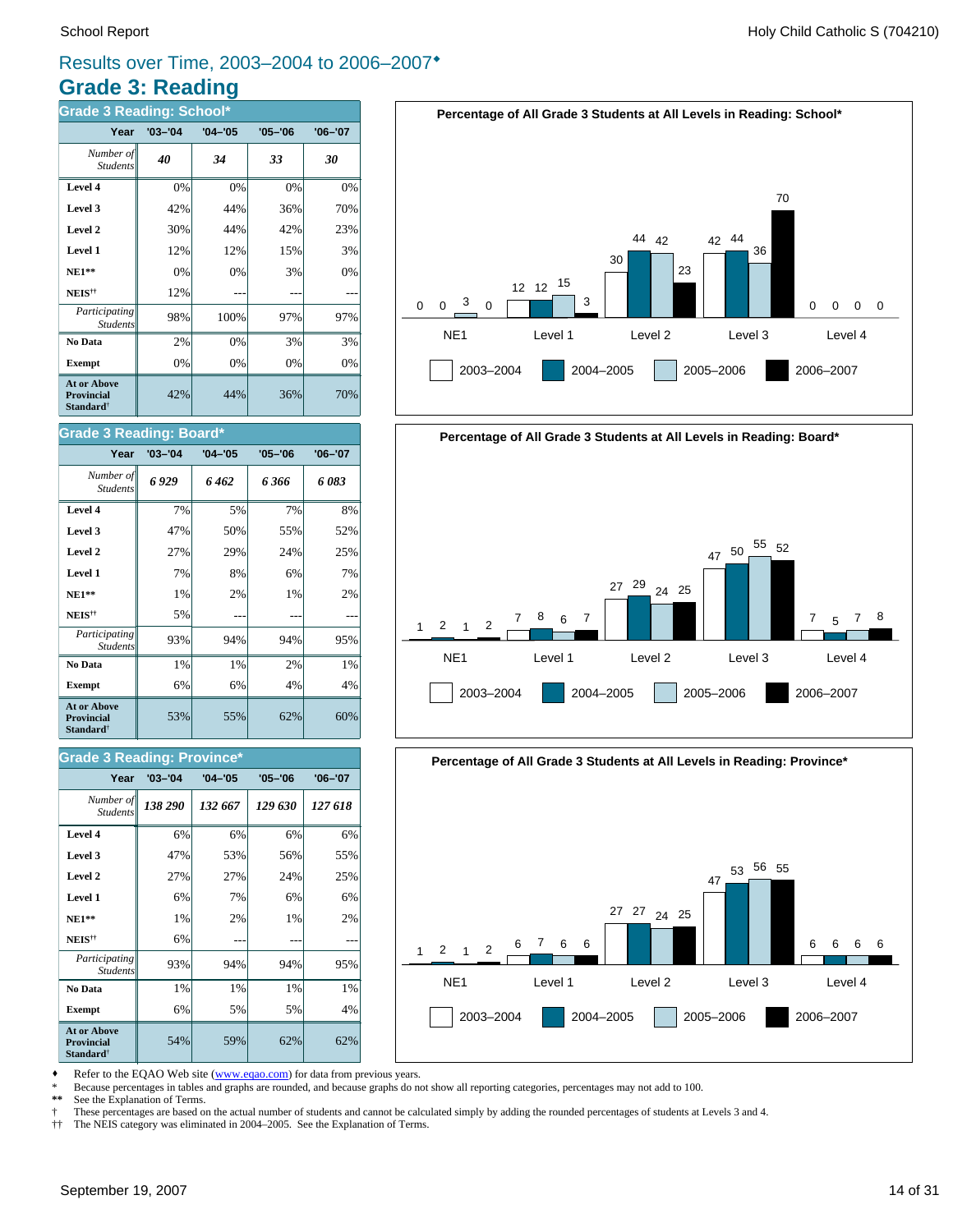### **Grade 3: Writing** Results over Time, 2003–2004 to 2006–2007<sup>\*</sup>

| <b>Grade 3 Writing: School*</b>                                         |             |             |             |             |  |  |
|-------------------------------------------------------------------------|-------------|-------------|-------------|-------------|--|--|
| Year                                                                    | $'03 - '04$ | $'04 - '05$ | $'05 - '06$ | $'06 - '07$ |  |  |
| Number of<br><b>Students</b>                                            | 40          | 34          | 33          | 30          |  |  |
| Level 4                                                                 | 2%          | 0%          | 0%          | 0%          |  |  |
| Level 3                                                                 | 30%         | 50%         | 58%         | 83%         |  |  |
| Level 2                                                                 | 28%         | 50%         | 36%         | 13%         |  |  |
| Level 1                                                                 | 0%          | 0%          | 0%          | 0%          |  |  |
| $NE1**$                                                                 | 0%          | 0%          | 3%          | 0%          |  |  |
| NEIS <sup>††</sup>                                                      | 38%         |             |             |             |  |  |
| Participating<br><b>Students</b>                                        | 98%         | 100%        | 97%         | 97%         |  |  |
| No Data                                                                 | 2%          | 0%          | 3%          | 3%          |  |  |
| <b>Exempt</b>                                                           | 0%          | 0%          | 0%          | 0%          |  |  |
| <b>At or Above</b><br><b>Provincial</b><br><b>Standard</b> <sup>†</sup> | 32%         | 50%         | 58%         | 83%         |  |  |

#### **Grade 3 Writing: Board\***

| Year                                                                    | $'03 - '04$ | $'04 - '05$ | $'05 - '06$ | $'06 - '07$ |
|-------------------------------------------------------------------------|-------------|-------------|-------------|-------------|
| Number of<br><b>Students</b>                                            | 6929        | 6462        | 6 366       | 6 083       |
| Level 4                                                                 | 10%         | 7%          | 8%          | 8%          |
| Level 3                                                                 | 51%         | 56%         | 61%         | 61%         |
| Level 2                                                                 | 28%         | 28%         | 24%         | 25%         |
| Level 1                                                                 | $1\%$       | $1\%$       | ${<}1\%$    | ${<}1\%$    |
| $NE1**$                                                                 | 1%          | 1%          | ${<}1\%$    | 1%          |
| NEIS <sup>††</sup>                                                      | 3%          |             |             |             |
| Participating<br><b>Students</b>                                        | 94%         | 94%         | 94%         | 95%         |
| No Data                                                                 | 1%          | 1%          | 2%          | 1%          |
| <b>Exempt</b>                                                           | 5%          | 5%          | 4%          | 4%          |
| <b>At or Above</b><br><b>Provincial</b><br><b>Standard</b> <sup>†</sup> | 62%         | 63%         | 70%         | 69%         |

#### **Grade 3 Writing: Province\***

| Year                                                                    | $'03 - '04$ | $'04 - '05$ | $'05 - '06$ | $'06 - '07$ |
|-------------------------------------------------------------------------|-------------|-------------|-------------|-------------|
| Number of<br><b>Students</b>                                            | 138 290     | 132 667     | 129 630     | 127 618     |
| Level 4                                                                 | 9%          | 6%          | 6%          | 6%          |
| Level 3                                                                 | 49%         | 55%         | 58%         | 58%         |
| Level 2                                                                 | 31%         | 32%         | 29%         | 30%         |
| Level 1                                                                 | 1%          | 1%          | ${<}1\%$    | ${<}1\%$    |
| $NE1**$                                                                 | $1\%$       | 1%          | $<$ 1%      | ${<}1\%$    |
| NEIS <sup>††</sup>                                                      | 3%          |             |             |             |
| Participating<br><b>Students</b>                                        | 94%         | 94%         | 94%         | 95%         |
| No Data                                                                 | 1%          | 1%          | 1%          | 1%          |
| <b>Exempt</b>                                                           | 5%          | 5%          | 5%          | 4%          |
| <b>At or Above</b><br><b>Provincial</b><br><b>Standard</b> <sup>†</sup> | 58%         | 61%         | 64%         | 64%         |







Refer to the EQAO Web site (www.eqao.com) for data from previous years.

\* Because percentages in tables and graphs are rounded, and because graphs do not show all reporting categories, percentages may not add to 100.

See the Explanation of Terms.

† These percentages are based on the actual number of students and cannot be calculated simply by adding the rounded percentages of students at Levels 3 and 4.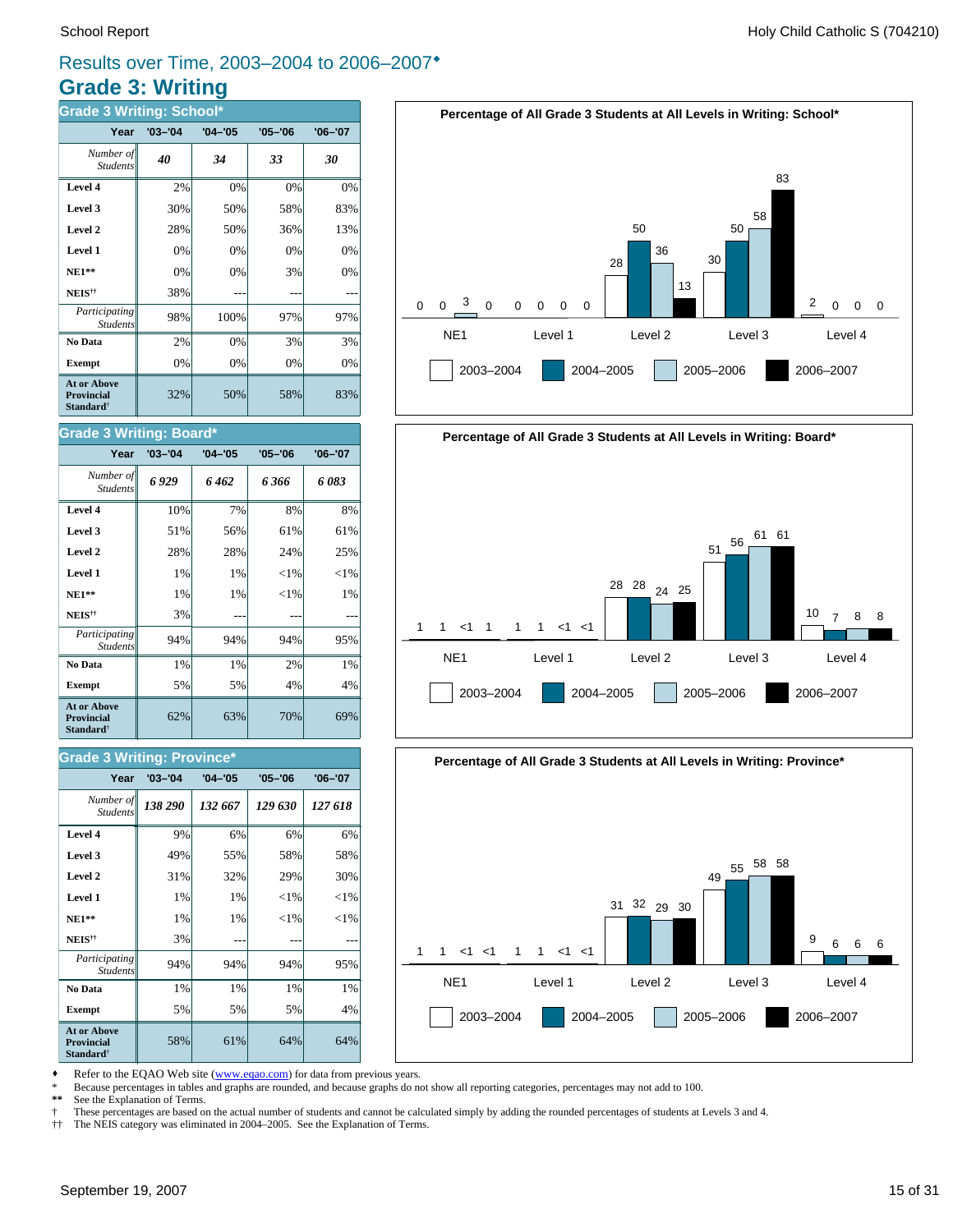### **Grade 3: Mathematics** Results over Time, 2003–2004 to 2006–2007<sup>\*</sup>

| <b>Grade 3 Mathematics: School*</b>                              |             |             |             |             |  |
|------------------------------------------------------------------|-------------|-------------|-------------|-------------|--|
| Year                                                             | $'03 - '04$ | $'04 - '05$ | $'05 - '06$ | $'06 - '07$ |  |
| Number of<br><b>Students</b>                                     | 40          | 34          | 33          | 30          |  |
| Level 4                                                          | 0%          | 0%          | 3%          | 0%          |  |
| Level 3                                                          | 42%         | 29%         | 39%         | 80%         |  |
| Level 2                                                          | 42%         | 65%         | 55%         | 17%         |  |
| Level 1                                                          | 8%          | 3%          | 0%          | 0%          |  |
| $NE1**$                                                          | 0%          | 3%          | 0%          | 0%          |  |
| $\mathbf{NEIS}^{\dagger\dagger}$                                 | 5%          |             |             |             |  |
| Participating<br><b>Students</b>                                 | 98%         | 100%        | 97%         | 97%         |  |
| No Data                                                          | 2%          | 0%          | 3%          | 3%          |  |
| <b>Exempt</b>                                                    | 0%          | 0%          | 0%          | 0%          |  |
| <b>At or Above</b><br>Provincial<br><b>Standard</b> <sup>†</sup> | 42%         | 29%         | 42%         | 80%         |  |

#### **Grade 3 Mathematics: Board\***

| Year                                                                    | $'03 - '04$ | $'04 - '05$ | $'05 - '06$ | $'06 - '07$ |
|-------------------------------------------------------------------------|-------------|-------------|-------------|-------------|
| Number of<br><b>Students</b>                                            | 7059        | 6581        | 6501        | 6 243       |
| Level 4                                                                 | 14%         | 9%          | 13%         | 13%         |
| Level 3                                                                 | 49%         | 52%         | 54%         | 55%         |
| Level 2                                                                 | 25%         | 28%         | 25%         | 24%         |
| Level 1                                                                 | 3%          | 4%          | 2%          | 3%          |
| $NE1**$                                                                 | ${<}1\%$    | 1%          | ${<}1\%$    | ${<}1\%$    |
| NEIS <sup>††</sup>                                                      | 2%          |             |             |             |
| Participating<br><b>Students</b>                                        | 94%         | 94%         | 94%         | 95%         |
| No Data                                                                 | 1%          | $1\%$       | 2%          | 1%          |
| <b>Exempt</b>                                                           | 5%          | 5%          | 4%          | 4%          |
| <b>At or Above</b><br><b>Provincial</b><br><b>Standard</b> <sup>†</sup> | 63%         | 61%         | 66%         | 68%         |

#### **Level 3**  $\begin{vmatrix} 52\% & 56\% \end{vmatrix}$  57% 57% **Level 4** 13% 10% 11% 11% *141 245 135 740 132 782 130 996 Number of Students* **Year '03–'04 '04–'05 '05–'06 '06–'07 Grade 3 Mathematics: Province\***

| Level 2                                                          | 25%      | 26%      | 23%      | 24%      |
|------------------------------------------------------------------|----------|----------|----------|----------|
| Level 1                                                          | 2%       | 3%       | 3%       | 3%       |
| <b>NE1**</b>                                                     | ${<}1\%$ | ${<}1\%$ | ${<}1\%$ | ${<}1\%$ |
| NEIS <sup>††</sup>                                               | 3%       |          |          |          |
| Participating<br><b>Students</b>                                 | 94%      | 95%      | 95%      | 95%      |
| No Data                                                          | 1%       | $1\%$    | 1%       | 1%       |
| <b>Exempt</b>                                                    | 5%       | 4%       | 4%       | 3%       |
| At or Above<br><b>Provincial</b><br><b>Standard</b> <sup>†</sup> | 64%      | 66%      | 68%      | 69%      |





#### **Percentage of All Grade 3 Students at All Levels in Mathematics: Province\***



Refer to the EQAO Web site (www.eqao.com) for data from previous years.

\* Because percentages in tables and graphs are rounded, and because graphs do not show all reporting categories, percentages may not add to 100.

See the Explanation of Terms.

† These percentages are based on the actual number of students and cannot be calculated simply by adding the rounded percentages of students at Levels 3 and 4.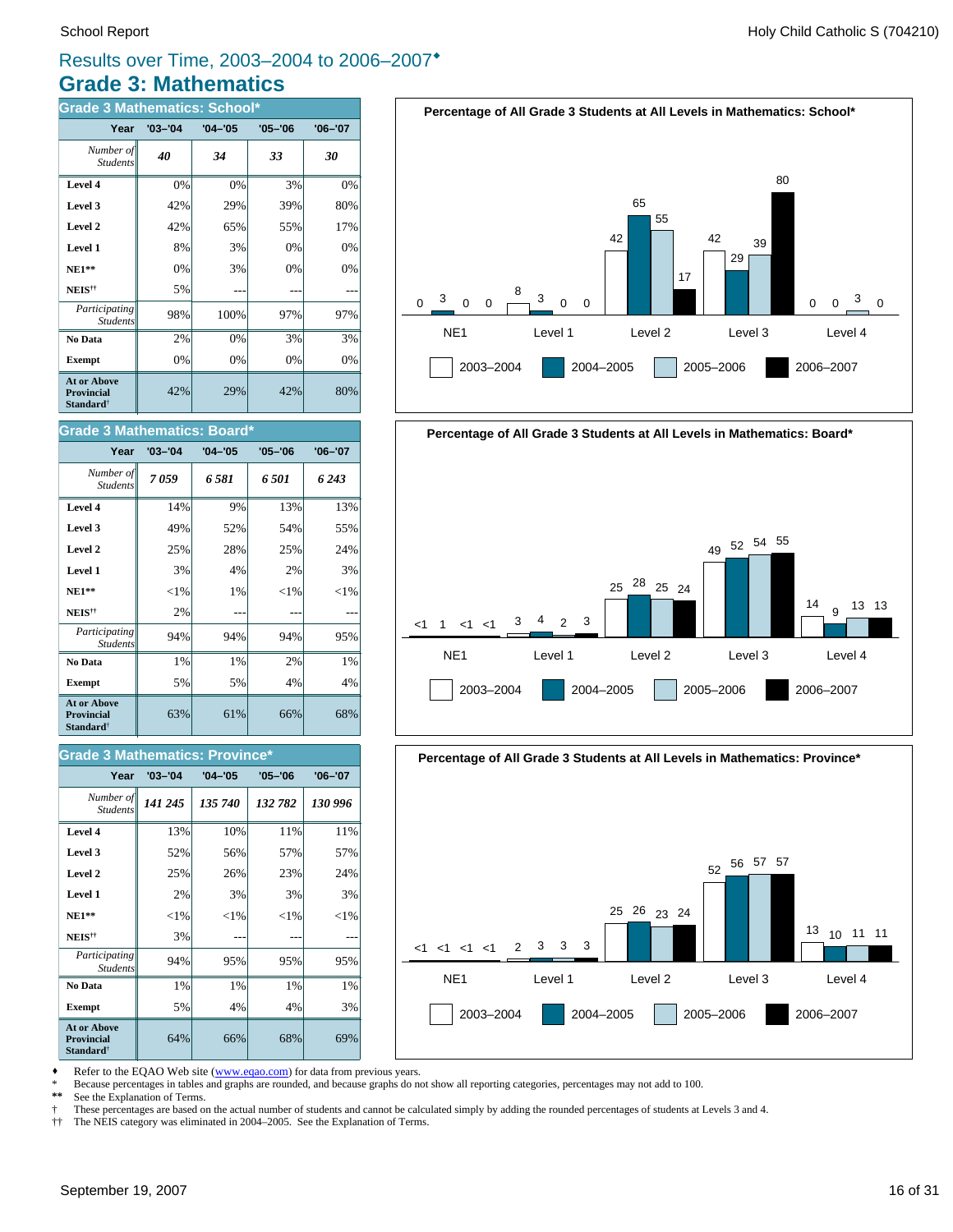### **Contextual Information over Time: Grade 6\*** Assessments of Reading, Writing and Mathematics, Primary and Junior Divisions, 2006–2007

This information provides a context for interpreting the school's results over the past five years.

| Grade 6                                               | 2002-2003            | 2003-2004                        | 2004-2005 | 2005-2006 | 2006-2007 |
|-------------------------------------------------------|----------------------|----------------------------------|-----------|-----------|-----------|
| <b>Enrolment</b>                                      |                      |                                  |           |           |           |
| Number of students                                    | 41                   | $\overline{37}$                  | 51        | 37        | 42        |
| <b>Participation in the Assessment</b>                |                      |                                  |           |           |           |
| Reading                                               | 98%                  | 100%                             | 100%      | 92%       | 100%      |
| Writing                                               | 98%                  | 100%                             | 100%      | 95%       | 100%      |
| Mathematics                                           | 98%                  | 100%                             | 100%      | 95%       | 100%      |
| <b>Gender</b>                                         |                      |                                  |           |           |           |
| Female                                                | 49%                  | 51%                              | 47%       | 59%       | 40%       |
| Male                                                  | 51%                  | 49%                              | 53%       | 41%       | 60%       |
| <b>Student Status</b>                                 |                      |                                  |           |           |           |
| ESL/ELD learners**                                    | $0\%$ <sup>+</sup>   | 3%                               | 0%        | 5%        | 2%        |
| Students with special needs (excluding gifted)**      | $15\%$ <sup>++</sup> | 8%                               | 10%       | 19%       | 14%       |
| <b>Place of Birth</b>                                 |                      |                                  |           |           |           |
| Born in Canada                                        | n/a                  | 86%                              | 90%       | 84%       | 86%       |
| Born outside Canada                                   | 15%                  | 14%                              | 10%       | 16%       | 14%       |
| In Canada less than one year                          | 0%                   | 0%                               | 2%        | 0%        | $2\%$     |
| In Canada one year or more but less than three years  | 0%                   | 3%                               | 0%        | 8%        | 2%        |
| In Canada three years or more                         | 10%                  | 11%                              | 8%        | 8%        | 10%       |
| Language                                              |                      |                                  |           |           |           |
| First language learned at home was other than English | 41%                  | 22%                              | 35%       | 30%       | 24%       |
| <b>Year Student Entered Current School</b>            |                      |                                  |           |           |           |
| Year of the assessment                                |                      |                                  |           | 8%        | 7%        |
| Year prior to the assessment                          |                      |                                  |           |           | 17%       |
| 2 years prior to the assessment                       |                      | Data not collected <sup>††</sup> |           | 5%        | $2\%$     |
| 3 or more years prior to the assessment               |                      |                                  |           | 73%       | 74%       |
| Data not available                                    |                      |                                  |           | 0%        | $0\%$     |

\* Contextual data pertaining to gender, student status, school background, place of birth and language learned at home are provided by schools and/or boards through the Student Data Collection process.

\*\* See the Explanation of Terms.<br> $\bullet$  The percentage of students in t

Ì The percentage of students in this year may not be comparable with those of later years as the definition for the ESL/ELD group changed in 2004 from "students enrolled in an ESL/ELD program" to "students designated as ESL/ELD learners".

++ The percentage of students designated as having special needs in this year may not be comparable with those of later years because the Individual Education Plan requirement came into effect for the 2004 assessments.

†† The question related to student mobility changed in 2005–2006.

n/a Information not available.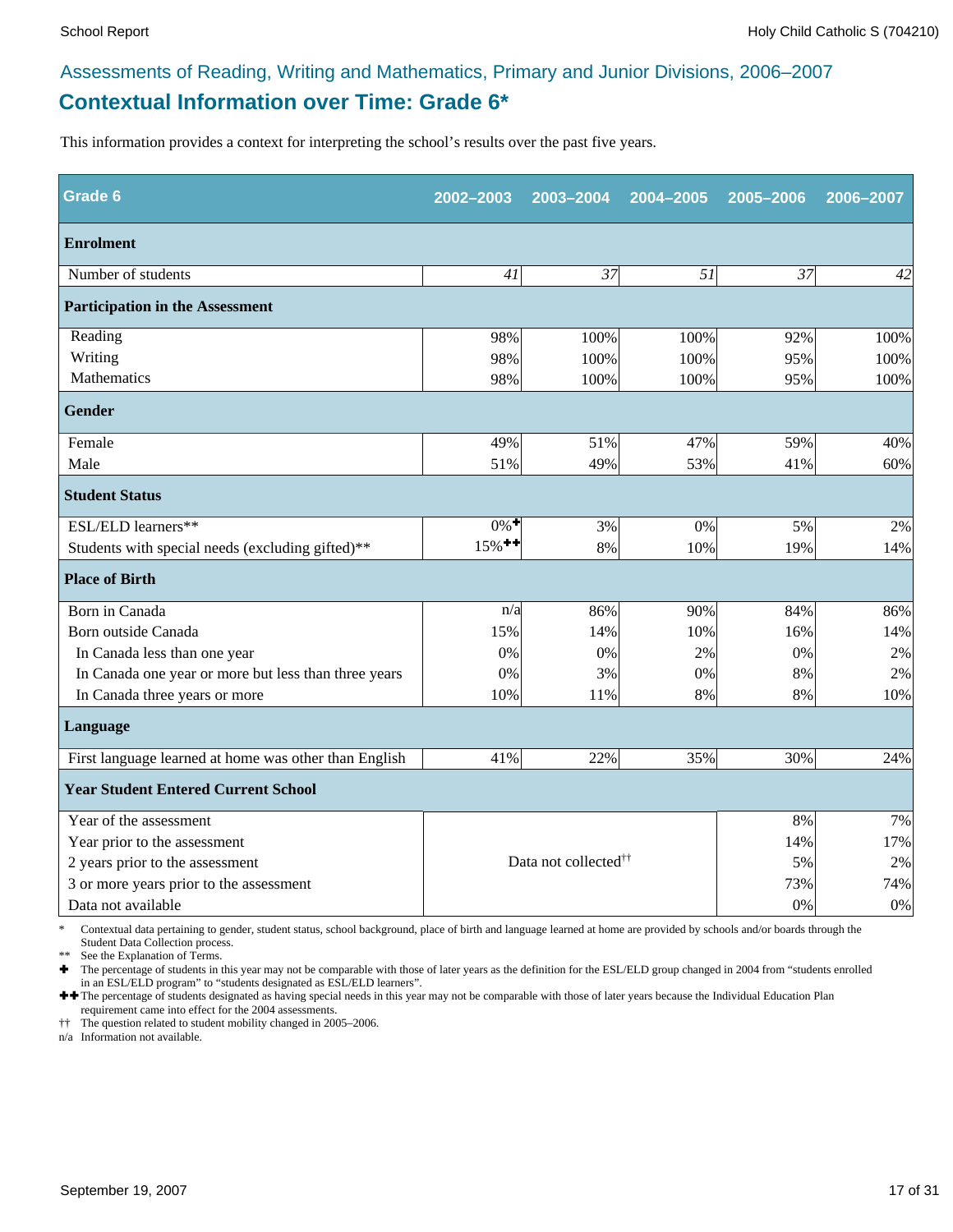### **Grade 6: Reading** Results over Time, 2003–2004 to 2006–2007<sup>\*</sup>

| <b>Grade 6 Reading: School*</b>                                         |             |             |             |             |  |  |
|-------------------------------------------------------------------------|-------------|-------------|-------------|-------------|--|--|
| Year                                                                    | $'03 - '04$ | $'04 - '05$ | $'05 - '06$ | $'06 - '07$ |  |  |
| Number of<br><b>Students</b>                                            | 37          | 51          | 37          | 42          |  |  |
| Level 4                                                                 | 8%          | 4%          | 3%          | 7%          |  |  |
| Level 3                                                                 | 54%         | 51%         | 46%         | 60%         |  |  |
| Level 2                                                                 | 30%         | 29%         | 38%         | 26%         |  |  |
| Level 1                                                                 | 5%          | 16%         | 5%          | 7%          |  |  |
| $NE1**$                                                                 | 3%          | 0%          | 0%          | 0%          |  |  |
| NEIS <sup>††</sup>                                                      | 0%          |             |             |             |  |  |
| Participating<br><b>Students</b>                                        | 100%        | 100%        | 92%         | 100%        |  |  |
| No Data                                                                 | 0%          | 0%          | 8%          | 0%          |  |  |
| <b>Exempt</b>                                                           | 0%          | 0%          | 0%          | 0%          |  |  |
| <b>At or Above</b><br><b>Provincial</b><br><b>Standard</b> <sup>†</sup> | 62%         | 55%         | 49%         | 67%         |  |  |

#### **Grade 6 Reading: Board\***

| Year                                                                    | $'03 - '04$ | $'04 - '05$ | $'05 - '06$ | $'06 - '07$ |
|-------------------------------------------------------------------------|-------------|-------------|-------------|-------------|
| Number of<br><b>Students</b>                                            | 6806        | 6 858       | 7029        | 7 061       |
| Level 4                                                                 | 10%         | 7%          | 8%          | 9%          |
| Level 3                                                                 | 48%         | 51%         | 53%         | 54%         |
| Level 2                                                                 | 26%         | 28%         | 26%         | 24%         |
| Level 1                                                                 | 7%          | 9%          | 7%          | 7%          |
| $NE1**$                                                                 | 1%          | 1%          | 1%          | 1%          |
| NEIS <sup>††</sup>                                                      | 5%          |             |             |             |
| Participating<br><b>Students</b>                                        | 96%         | 95%         | 95%         | 96%         |
| No Data                                                                 | ${<}1\%$    | 1%          | $1\%$       | 1%          |
| <b>Exempt</b>                                                           | 4%          | 4%          | 3%          | 3%          |
| <b>At or Above</b><br><b>Provincial</b><br><b>Standard</b> <sup>†</sup> | 58%         | 58%         | 61%         | 63%         |

#### **Grade 6 Reading: Province\***

| Year                                                                    | $'03 - '04$ | $'04 - '05$ | $'05 - '06$ | $'06 - '07$ |
|-------------------------------------------------------------------------|-------------|-------------|-------------|-------------|
| Number of<br><b>Students</b>                                            | 146 169     | 143 421     | 146 711     | 145 901     |
| Level 4                                                                 | 9%          | 8%          | 8%          | 7%          |
| Level 3                                                                 | 49%         | 55%         | 56%         | 57%         |
| Level 2                                                                 | 26%         | 25%         | 24%         | 24%         |
| Level 1                                                                 | 6%          | 7%          | 6%          | 6%          |
| $NE1**$                                                                 | ${<}1\%$    | 1%          | $1\%$       | $1\%$       |
| NEIS <sup>††</sup>                                                      | 5%          |             |             |             |
| <i>Participating</i><br><b>Students</b>                                 | 95%         | 95%         | 95%         | 95%         |
| No Data                                                                 | 1%          | 1%          | 1%          | 1%          |
| <b>Exempt</b>                                                           | 4%          | 4%          | 4%          | 3%          |
| <b>At or Above</b><br><b>Provincial</b><br><b>Standard</b> <sup>†</sup> | 58%         | 63%         | 64%         | 64%         |







Refer to the EQAO Web site (www.eqao.com) for data from previous years.

\* Because percentages in tables and graphs are rounded, and because graphs do not show all reporting categories, percentages may not add to 100.

See the Explanation of Terms.

† These percentages are based on the actual number of students and cannot be calculated simply by adding the rounded percentages of students at Levels 3 and 4.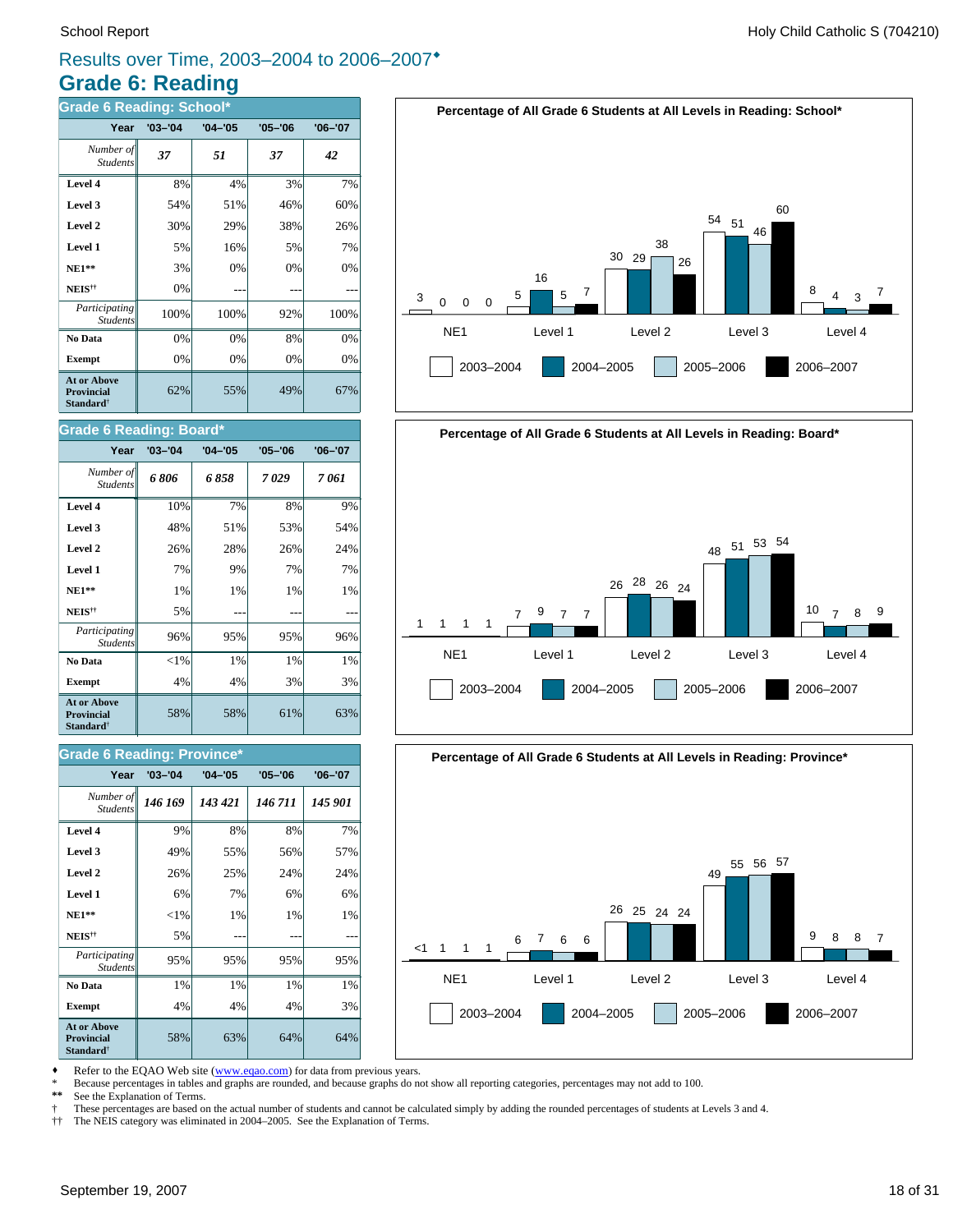### **Grade 6: Writing** Results over Time, 2003–2004 to 2006–2007<sup>\*</sup>

| <b>Grade 6 Writing: School*</b>                                         |             |             |             |             |  |  |  |  |  |
|-------------------------------------------------------------------------|-------------|-------------|-------------|-------------|--|--|--|--|--|
| Year                                                                    | $'03 - '04$ | $'04 - '05$ | $'05 - '06$ | $'06 - '07$ |  |  |  |  |  |
| Number of<br><b>Students</b>                                            | 37          | 51          | 37          | 42          |  |  |  |  |  |
| Level 4                                                                 | 8%          | 0%          | 0%          | 2%          |  |  |  |  |  |
| Level 3                                                                 | 57%         | 39%         | 46%         | 74%         |  |  |  |  |  |
| Level 2                                                                 | 24%         | 55%         | 49%         | 24%         |  |  |  |  |  |
| Level 1                                                                 | 11%         | 4%          | 0%          | 0%          |  |  |  |  |  |
| $NE1**$                                                                 | 0%          | 2%          | 0%          | 0%          |  |  |  |  |  |
| NEIS <sup>††</sup>                                                      | 0%          |             |             |             |  |  |  |  |  |
| Participating<br><b>Students</b>                                        | 100%        | 100%        | 95%         | 100%        |  |  |  |  |  |
| No Data                                                                 | 0%          | 0%          | 5%          | 0%          |  |  |  |  |  |
| <b>Exempt</b>                                                           | 0%          | 0%          | 0%          | 0%          |  |  |  |  |  |
| <b>At or Above</b><br><b>Provincial</b><br><b>Standard</b> <sup>†</sup> | 65%         | 39%         | 46%         | 76%         |  |  |  |  |  |

#### **Grade 6 Writing: Board\***

| Year                                                                    | $'03 - '04$ | $'04 - '05$ | $'05 - '06$ | $'06 - '07$ |
|-------------------------------------------------------------------------|-------------|-------------|-------------|-------------|
| Number of<br><b>Students</b>                                            | 6806        | 6858        | 7029        | 7 061       |
| Level 4                                                                 | 10%         | 8%          | 8%          | 8%          |
| Level 3                                                                 | 47%         | 50%         | 57%         | 56%         |
| Level 2                                                                 | 31%         | 34%         | 28%         | 30%         |
| Level 1                                                                 | 4%          | 3%          | 2%          | 1%          |
| $NE1**$                                                                 | ${<}1\%$    | 1%          | ${<}1\%$    | $<$ 1%      |
| NEIS <sup>††</sup>                                                      | 2%          |             |             |             |
| Participating<br><b>Students</b>                                        | 95%         | 95%         | 95%         | 96%         |
| No Data                                                                 | ${<}1\%$    | $1\%$       | $1\%$       | 1%          |
| <b>Exempt</b>                                                           | 4%          | 4%          | 3%          | 3%          |
| <b>At or Above</b><br><b>Provincial</b><br><b>Standard</b> <sup>†</sup> | 57%         | 58%         | 65%         | 64%         |

#### **Grade 6 Writing: Province**<sup>\*</sup>

| Year                                                                    | $'03 - '04$ | $'04 - '05$ | $'05 - '06$ | $'06 - '07$ |
|-------------------------------------------------------------------------|-------------|-------------|-------------|-------------|
| Number of<br><b>Students</b>                                            | 146 168     | 143 421     | 146 711     | 145 901     |
| Level 4                                                                 | 9%          | 7%          | 7%          | 7%          |
| Level 3                                                                 | 45%         | 51%         | 54%         | 54%         |
| Level 2                                                                 | 34%         | 33%         | 31%         | 33%         |
| Level 1                                                                 | 4%          | 2%          | 2%          | 2%          |
| $NE1**$                                                                 | ${<}1\%$    | 1%          | ${<}1\%$    | ${<}1\%$    |
| NEIS <sup>††</sup>                                                      | 3%          |             |             |             |
| Participating<br><b>Students</b>                                        | 95%         | 95%         | 95%         | 95%         |
| No Data                                                                 | 1%          | 1%          | 1%          | 1%          |
| <b>Exempt</b>                                                           | 4%          | 4%          | 4%          | 3%          |
| <b>At or Above</b><br><b>Provincial</b><br><b>Standard</b> <sup>†</sup> | 54%         | 59%         | 61%         | 61%         |







Refer to the EQAO Web site (www.eqao.com) for data from previous years.

\* Because percentages in tables and graphs are rounded, and because graphs do not show all reporting categories, percentages may not add to 100.

See the Explanation of Terms.

† These percentages are based on the actual number of students and cannot be calculated simply by adding the rounded percentages of students at Levels 3 and 4.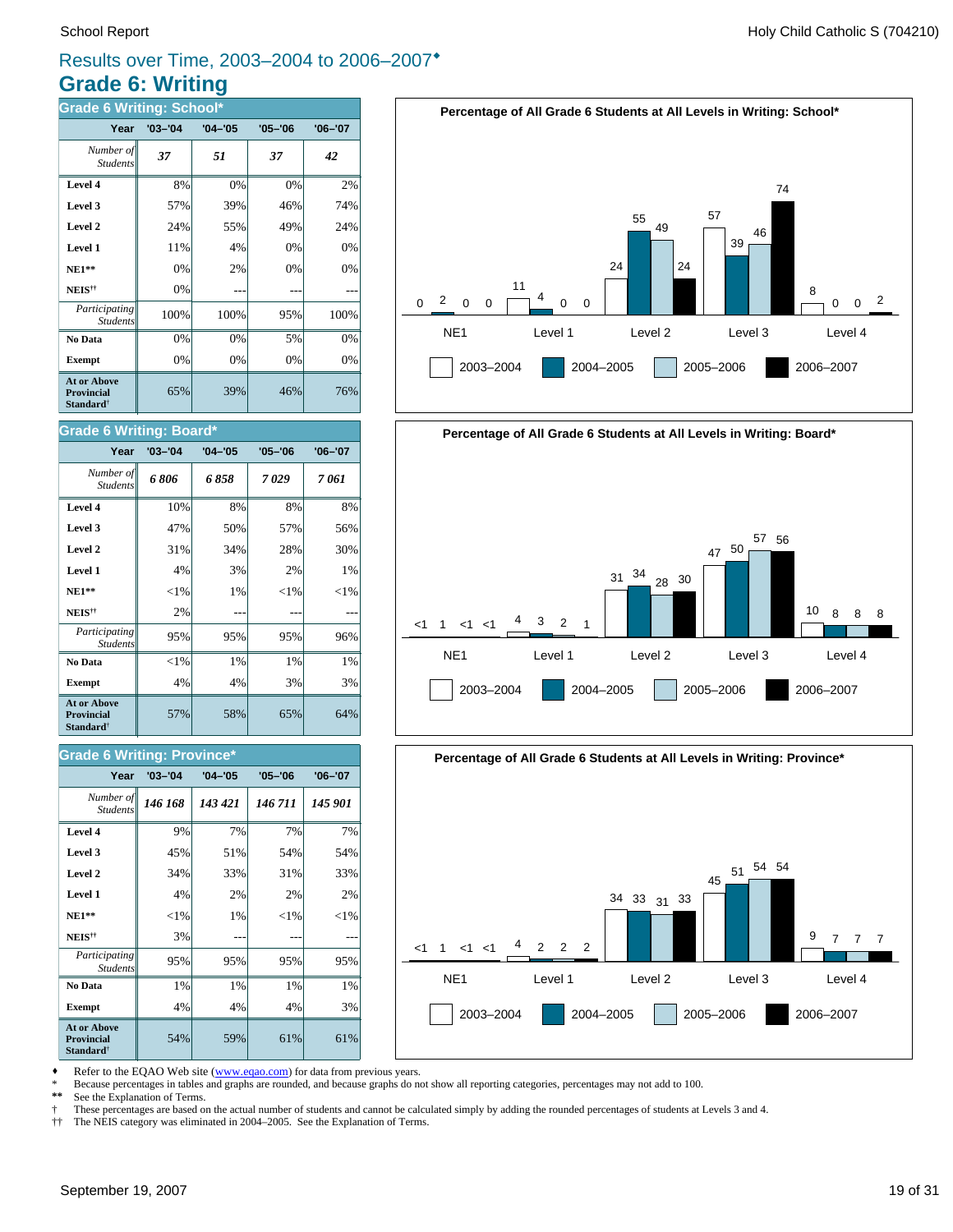### **Grade 6: Mathematics** Results over Time, 2003–2004 to 2006–2007<sup>\*</sup>

| <b>Grade 6 Mathematics: School*</b>                       |             |             |             |             |  |  |  |  |  |
|-----------------------------------------------------------|-------------|-------------|-------------|-------------|--|--|--|--|--|
| Year                                                      | $'03 - '04$ | $'04 - '05$ | $'05 - '06$ | $'06 - '07$ |  |  |  |  |  |
| Number of<br><b>Students</b>                              | 37          | 51          | 37          | 42          |  |  |  |  |  |
| Level 4                                                   | 14%         | 0%          | 3%          | 14%         |  |  |  |  |  |
| Level 3                                                   | 49%         | 29%         | 41%         | 50%         |  |  |  |  |  |
| Level 2                                                   | 30%         | 59%         | 38%         | 29%         |  |  |  |  |  |
| Level 1                                                   | 8%          | 12%         | 14%         | 7%          |  |  |  |  |  |
| <b>NE1**</b>                                              | 0%          | 0%          | 0%          | 0%          |  |  |  |  |  |
| NEIS <sup>††</sup>                                        | 0%          |             |             |             |  |  |  |  |  |
| Participating<br><b>Students</b>                          | 100%        | 100%        | 95%         | 100%        |  |  |  |  |  |
| No Data                                                   | 0%          | 0%          | 5%          | 0%          |  |  |  |  |  |
| <b>Exempt</b>                                             | 0%          | 0%          | 0%          | 0%          |  |  |  |  |  |
| At or Above<br>Provincial<br><b>Standard</b> <sup>†</sup> | 62%         | 29%         | 43%         | 64%         |  |  |  |  |  |

#### **Grade 6 Mathematics: Board\***

| Year                                                             | $'03 - '04$ | $'04 - '05$ | $'05 - '06$ | $'06 - '07$ |
|------------------------------------------------------------------|-------------|-------------|-------------|-------------|
| Number of<br><b>Students</b>                                     | 6806        | 6 858       | 7029        | 7 061       |
| Level 4                                                          | 14%         | 9%          | 11%         | 12%         |
| Level 3                                                          | 43%         | 46%         | 47%         | 46%         |
| Level 2                                                          | 27%         | 32%         | 28%         | 31%         |
| Level 1                                                          | 8%          | 9%          | 9%          | 6%          |
| <b>NE1**</b>                                                     | ${<}1\%$    | ${<}1\%$    | ${<}1\%$    | ${<}1\%$    |
| NEIS <sup>††</sup>                                               | 4%          |             |             |             |
| Participating<br><b>Students</b>                                 | 96%         | 95%         | 95%         | 96%         |
| No Data                                                          | ${<}1\%$    | $1\%$       | 2%          | 1%          |
| <b>Exempt</b>                                                    | 4%          | 4%          | 3%          | 3%          |
| <b>At or Above</b><br>Provincial<br><b>Standard</b> <sup>†</sup> | 57%         | 54%         | 58%         | 58%         |

#### **Grade 6 Mathematics: Province\***

| Year                                                                    | $'03 - '04$ | $'04 - '05$ | $'05 - '06$ | $'06 - '07$ |
|-------------------------------------------------------------------------|-------------|-------------|-------------|-------------|
| Number of<br><b>Students</b>                                            | 146 168     | 143 421     | 146 711     | 145 901     |
| Level 4                                                                 | 13%         | 10%         | 11%         | 11%         |
| Level 3                                                                 | 44%         | 50%         | 50%         | 48%         |
| Level 2                                                                 | 27%         | 29%         | 27%         | 30%         |
| Level 1                                                                 | 6%          | 6%          | 7%          | 6%          |
| $NE1**$                                                                 | $<$ 1%      | ${<}1\%$    | ${<}1\%$    | ${<}1\%$    |
| NEIS <sup>††</sup>                                                      | 4%          |             |             |             |
| Participating<br><b>Students</b>                                        | 95%         | 95%         | 95%         | 95%         |
| No Data                                                                 | 1%          | 1%          | 1%          | 1%          |
| <b>Exempt</b>                                                           | 4%          | 4%          | 4%          | 4%          |
| <b>At or Above</b><br><b>Provincial</b><br><b>Standard</b> <sup>†</sup> | 57%         | 60%         | 61%         | 59%         |





**Percentage of All Grade 6 Students at All Levels in Mathematics: Province\***



Refer to the EQAO Web site (www.eqao.com) for data from previous years.

\* Because percentages in tables and graphs are rounded, and because graphs do not show all reporting categories, percentages may not add to 100.

See the Explanation of Terms.

† These percentages are based on the actual number of students and cannot be calculated simply by adding the rounded percentages of students at Levels 3 and 4.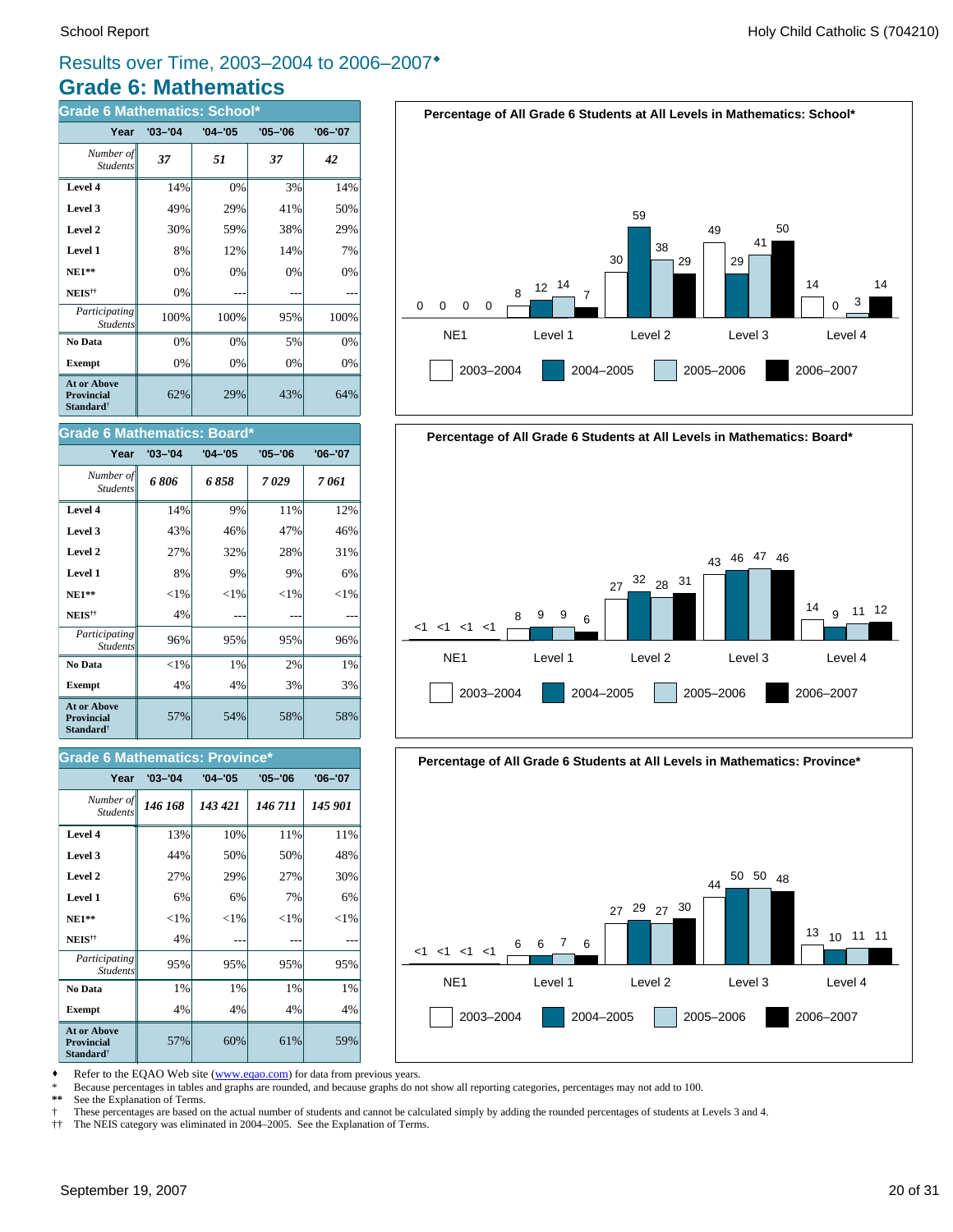

|        | 2002-2003     |             | 2003-2004     |             | 2004-2005     |             |               | 2005-2006   |        | 2006-2007   |  |
|--------|---------------|-------------|---------------|-------------|---------------|-------------|---------------|-------------|--------|-------------|--|
|        | <b>Female</b> | <b>Male</b> | <b>Female</b> | <b>Male</b> | <b>Female</b> | <b>Male</b> | <b>Female</b> | <b>Male</b> | Female | <b>Male</b> |  |
| School | 21            | 20          | 15            | 25          | 18            | 14          | 19            | 14          | 17     | 13          |  |

† Includes only students for whom gender data were available.

†† Refer to the board report for results for the board and to the provincial report for results for the province.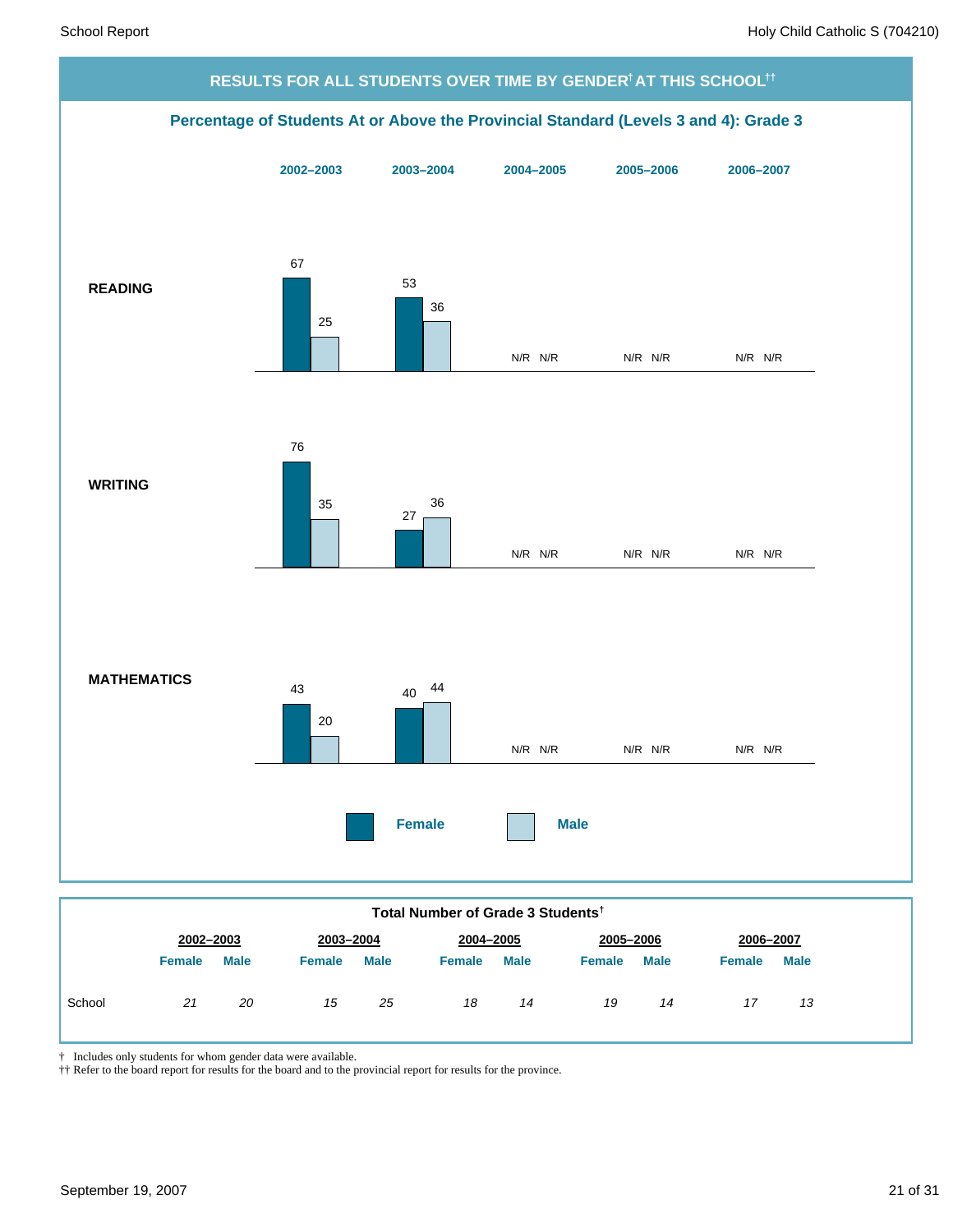

|  | Total Number of Grade 6 Students <sup>†</sup> |
|--|-----------------------------------------------|
|--|-----------------------------------------------|

|        | 2002-2003     |             | 2003-2004     |             | 2004-2005     |             | 2005-2006     |             | 2006-2007 |             |
|--------|---------------|-------------|---------------|-------------|---------------|-------------|---------------|-------------|-----------|-------------|
|        | <b>Female</b> | <b>Male</b> | <b>Female</b> | <b>Male</b> | <b>Female</b> | <b>Male</b> | <b>Female</b> | <b>Male</b> | Female    | <b>Male</b> |
| School | 20            | 21          | 19            | 18          | 24            | 27          | 22            | 15          |           | 25          |

† Includes only students for whom gender data were available.

†† Refer to the board report for results for the board and to the provincial report for results for the province.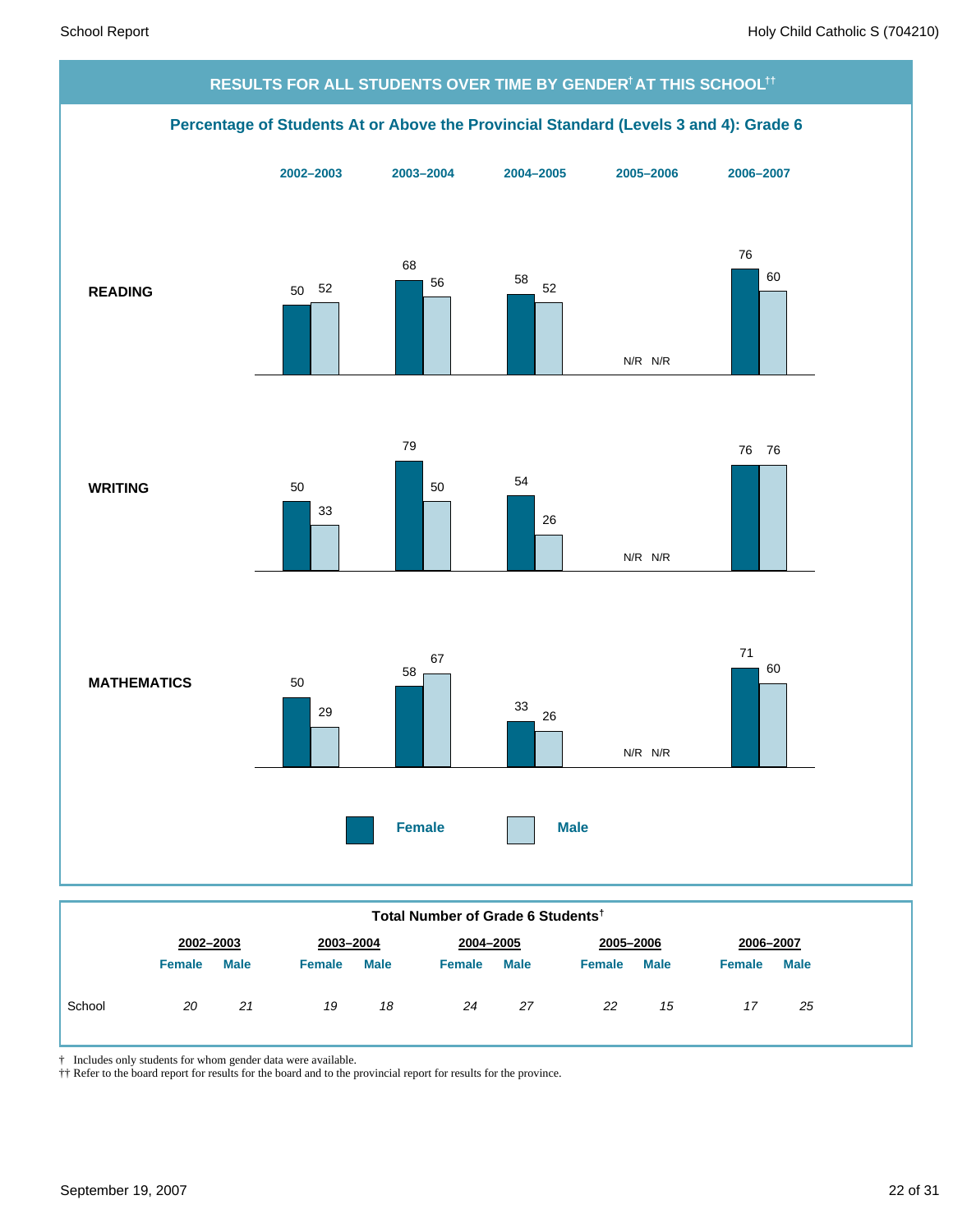| <b>STUDENT QUESTIONNAIRE RESULTS FOR THIS SCHOOL: GRADE 3 (# = 29)</b> |                                             |                                                                     |  |  |  |  |  |  |
|------------------------------------------------------------------------|---------------------------------------------|---------------------------------------------------------------------|--|--|--|--|--|--|
| <b>Questionnaire Item</b>                                              | Percentage of Students*<br>$\pmb{0}$<br>100 | <b>Number of</b><br><b>Students Who</b><br><b>Answered</b><br>"Yes" |  |  |  |  |  |  |
| I am a good reader.                                                    | 28<br>72                                    | 21                                                                  |  |  |  |  |  |  |
| I like to read.                                                        | 38<br>62                                    | 18                                                                  |  |  |  |  |  |  |
| I read by myself at home.                                              | 76<br>21                                    | 22                                                                  |  |  |  |  |  |  |
| I read with someone older than me at home.                             | 21<br>24<br>55                              | 6                                                                   |  |  |  |  |  |  |
| I use a computer for reading activities at school.                     | 21<br>41<br>38                              | 6                                                                   |  |  |  |  |  |  |
| I am a good writer.                                                    | 21<br>66                                    | 19                                                                  |  |  |  |  |  |  |
| I like to write.                                                       | 45<br>34<br>10                              | 13                                                                  |  |  |  |  |  |  |
| I write by myself at home.                                             | 45<br>31<br>14                              | 13                                                                  |  |  |  |  |  |  |
| Someone older than me helps me with my writing at home.                | 28<br>14<br>48                              | 8                                                                   |  |  |  |  |  |  |
| I use a computer for writing activities at school.                     | 24<br>34<br>31                              | $\boldsymbol{7}$                                                    |  |  |  |  |  |  |
| I am good at mathematics.                                              | 62<br>28                                    | 18                                                                  |  |  |  |  |  |  |
| I like mathematics.                                                    | 24<br>62                                    | 18                                                                  |  |  |  |  |  |  |
| I use mathematics to solve problems outside school.                    | 24<br>38<br>28                              | 11                                                                  |  |  |  |  |  |  |
| Someone older than me helps me with my mathematics at<br>home.         | 34<br>28<br>28                              | 10                                                                  |  |  |  |  |  |  |
| I use a computer to learn mathematics at school.                       | 31<br>45<br>14                              | 4                                                                   |  |  |  |  |  |  |
| I use a calculator to learn mathematics at school.                     | 38<br>38<br>14                              | 4                                                                   |  |  |  |  |  |  |
| At home, there is a computer for me to use for school work.            | 34<br>21<br>45                              | 10                                                                  |  |  |  |  |  |  |
|                                                                        | <b>Sometimes</b><br>Yes<br>No               |                                                                     |  |  |  |  |  |  |

\* Percentages may not add to 100, due to a lack of or ambiguous responses. Where there is no number in a box, the percentage of responses is smaller than 4.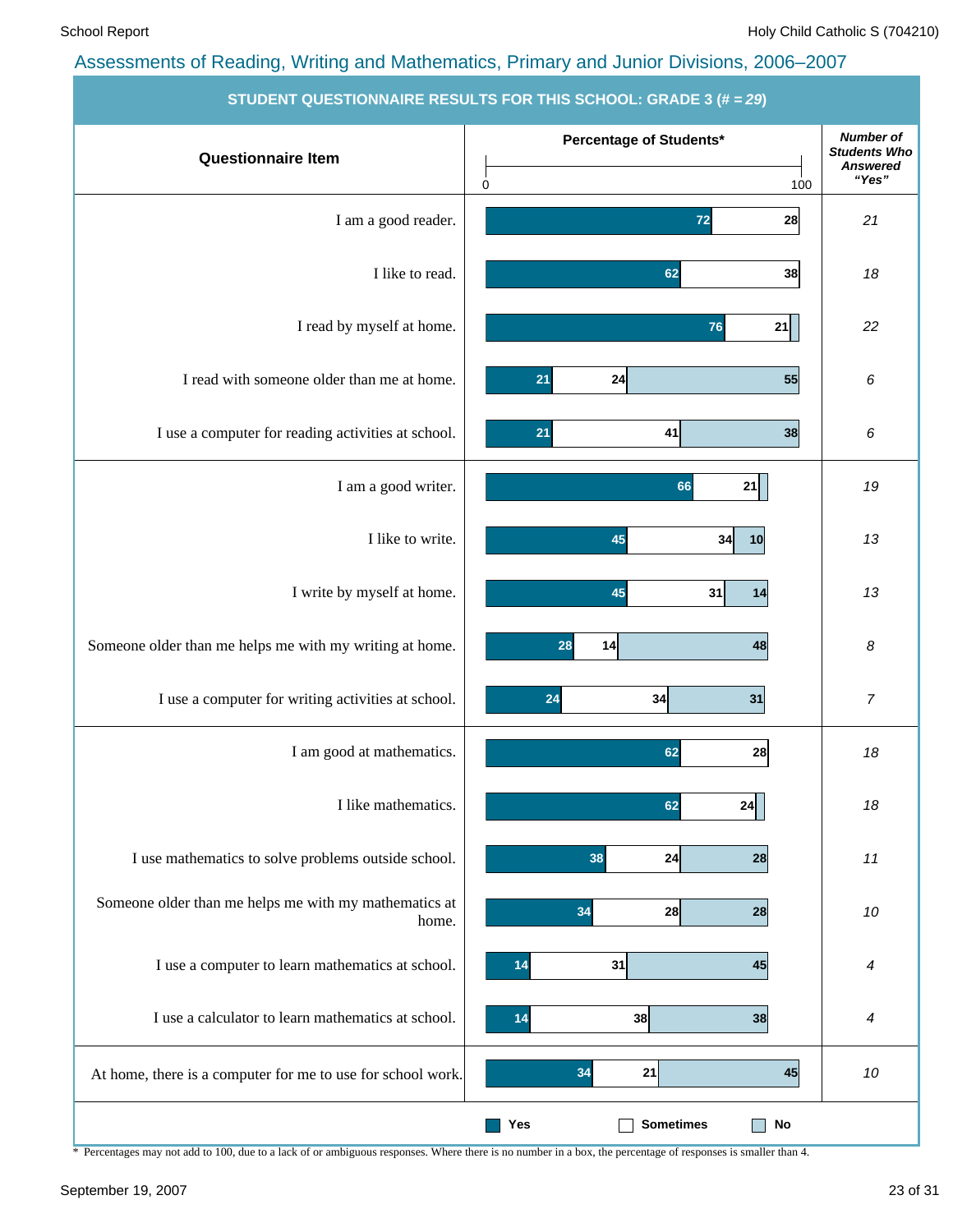| STUDENT QUESTIONNAIRE RESULTS FOR THIS SCHOOL: GRADE 3 (# = 29) |                                            |                                     |  |  |  |  |  |
|-----------------------------------------------------------------|--------------------------------------------|-------------------------------------|--|--|--|--|--|
| <b>Questionnaire Item</b>                                       | Percentage of Students*<br>$\Omega$<br>100 | <b>Number of</b><br><b>Students</b> |  |  |  |  |  |
| Language(s) students speak at home:                             |                                            |                                     |  |  |  |  |  |
| only or mostly English                                          | 66                                         | 19                                  |  |  |  |  |  |
| another language (or languages) as often as English             | 14                                         | 4                                   |  |  |  |  |  |
| only or mostly another language (or other languages)            | 21                                         | 6                                   |  |  |  |  |  |
| Language(s) that people speak to students at home:              |                                            |                                     |  |  |  |  |  |
| only or mostly English                                          | 52                                         | 15                                  |  |  |  |  |  |
| another language (or languages) as often as English             | 31                                         | 9                                   |  |  |  |  |  |
| only or mostly another language (or other languages)            | 10                                         | 3                                   |  |  |  |  |  |

\* Percentages may not add to 100, due to a lack of or ambiguous responses.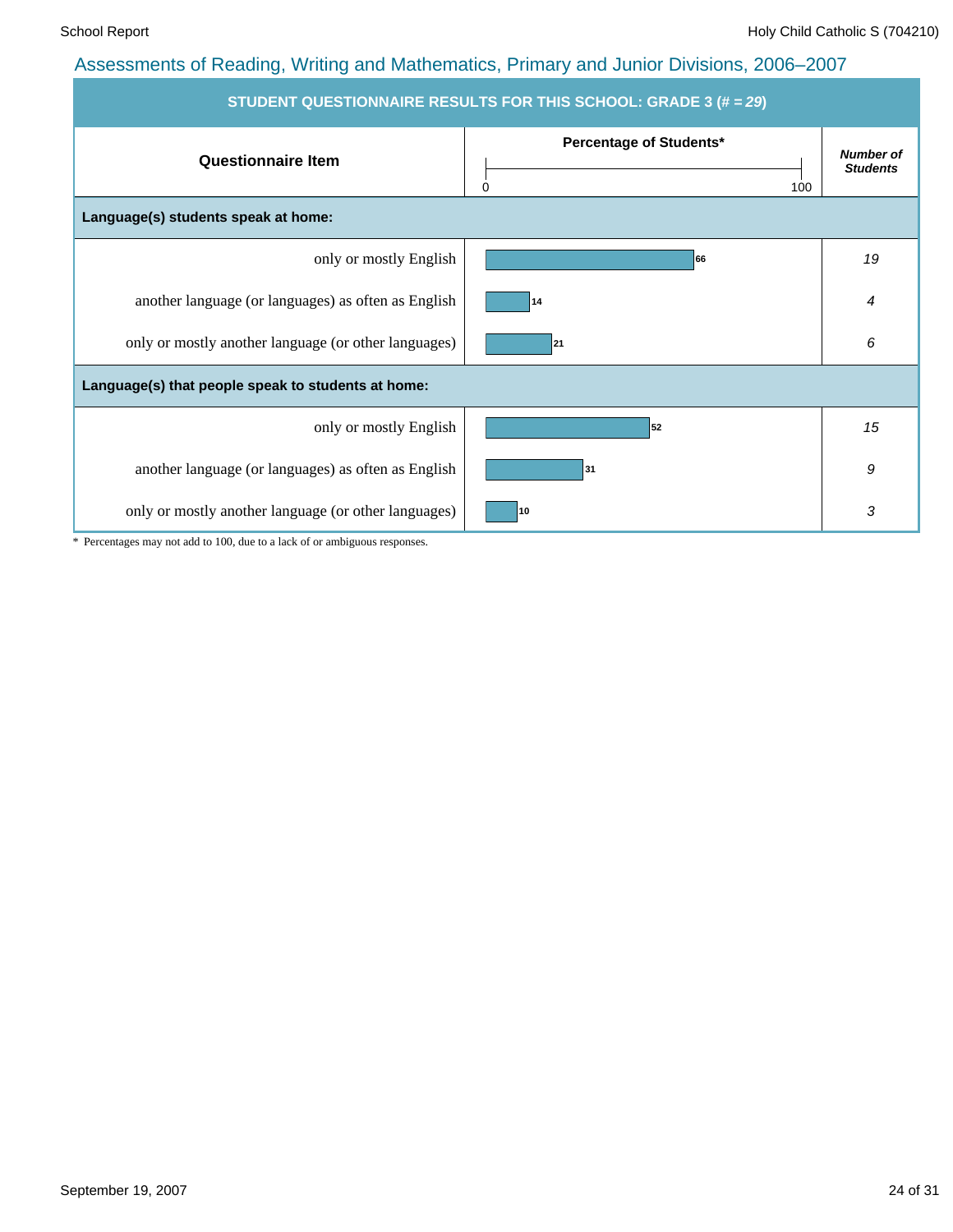|                                                                                                                               |                                          | <b>School</b> |                                           | <b>Board</b>             |                       |                        | <b>Province</b>   |                |
|-------------------------------------------------------------------------------------------------------------------------------|------------------------------------------|---------------|-------------------------------------------|--------------------------|-----------------------|------------------------|-------------------|----------------|
| <b>GRADE 3: STUDENT QUESTIONNAIRE</b><br><b>RESULTS FOR SCHOOL, BOARD AND</b><br><b>PROVINCE (all students, female, male)</b> | ဖ္ပ<br>$\overline{\mathbf{a}}$<br>ၜ<br>5 | ø             | $\widehat{\omega}$<br>5<br><b>LO</b><br>5 | τ<br>മ ത<br>$\pi$ $\sim$ | ெ<br>ာ<br>$\sim$<br>ಗ | െ<br>n<br>ក<br>.,<br>ഗ | ெ<br>∞<br>æ<br>ъ. | <u>in</u><br>ര |

**Percentage of Students Who Answered "Yes" to the Statements Below**

| <b>Reading</b>                                                 |     |     |     |     |     |     |     |     |     |
|----------------------------------------------------------------|-----|-----|-----|-----|-----|-----|-----|-----|-----|
| I am a good reader.                                            | 72% | 82% | 58% | 65% | 66% | 63% | 68% | 70% | 66% |
| I like to read.                                                | 62% | 59% | 67% | 56% | 65% | 48% | 58% | 67% | 50% |
| I read by myself at home.                                      | 76% | 82% | 67% | 64% | 66% | 61% | 59% | 61% | 57% |
| I read with someone older than me at home.                     | 21% | 12% | 33% | 13% | 13% | 13% | 16% | 15% | 17% |
| I use a computer for reading activities at school.             | 21% | 24% | 17% | 20% | 21% | 20% | 24% | 24% | 24% |
| <b>Writing</b>                                                 |     |     |     |     |     |     |     |     |     |
| I am a good writer.                                            | 66% | 65% | 67% | 48% | 54% | 43% | 51% | 58% | 45% |
| I like to write.                                               | 45% | 41% | 50% | 53% | 59% | 47% | 53% | 61% | 45% |
| I write by myself at home.                                     | 45% | 47% | 42% | 60% | 64% | 57% | 56% | 61% | 52% |
| Someone older than me helps me with my writing at<br>home.     | 28% | 12% | 50% | 18% | 15% | 20% | 17% | 15% | 18% |
| I use a computer for writing activities at school.             | 24% | 29% | 17% | 21% | 22% | 21% | 29% | 28% | 29% |
| <b>Mathematics</b>                                             |     |     |     |     |     |     |     |     |     |
| I am good at mathematics.                                      | 62% | 53% | 75% | 49% | 41% | 56% | 53% | 46% | 61% |
| I like mathematics.                                            | 62% | 53% | 75% | 59% | 55% | 63% | 57% | 54% | 60% |
| I use mathematics to solve problems outside school.            | 38% | 35% | 42% | 32% | 33% | 31% | 34% | 34% | 34% |
| Someone older than me helps me with my mathematics at<br>home. | 34% | 24% | 50% | 29% | 31% | 27% | 27% | 30% | 25% |
| I use a computer to learn mathematics at school.               | 14% | 18% | 8%  | 24% | 24% | 24% | 27% | 27% | 27% |
| I use a calculator to learn mathematics at school.             | 14% | 6%  | 25% | 15% | 14% | 15% | 13% | 12% | 14% |
| <b>Computer at home</b>                                        |     |     |     |     |     |     |     |     |     |
| There is a computer for me to use for school work.             | 34% | 24% | 50% | 46% | 49% | 44% | 50% | 51% | 48% |

\* Includes only students for whom gender data were available.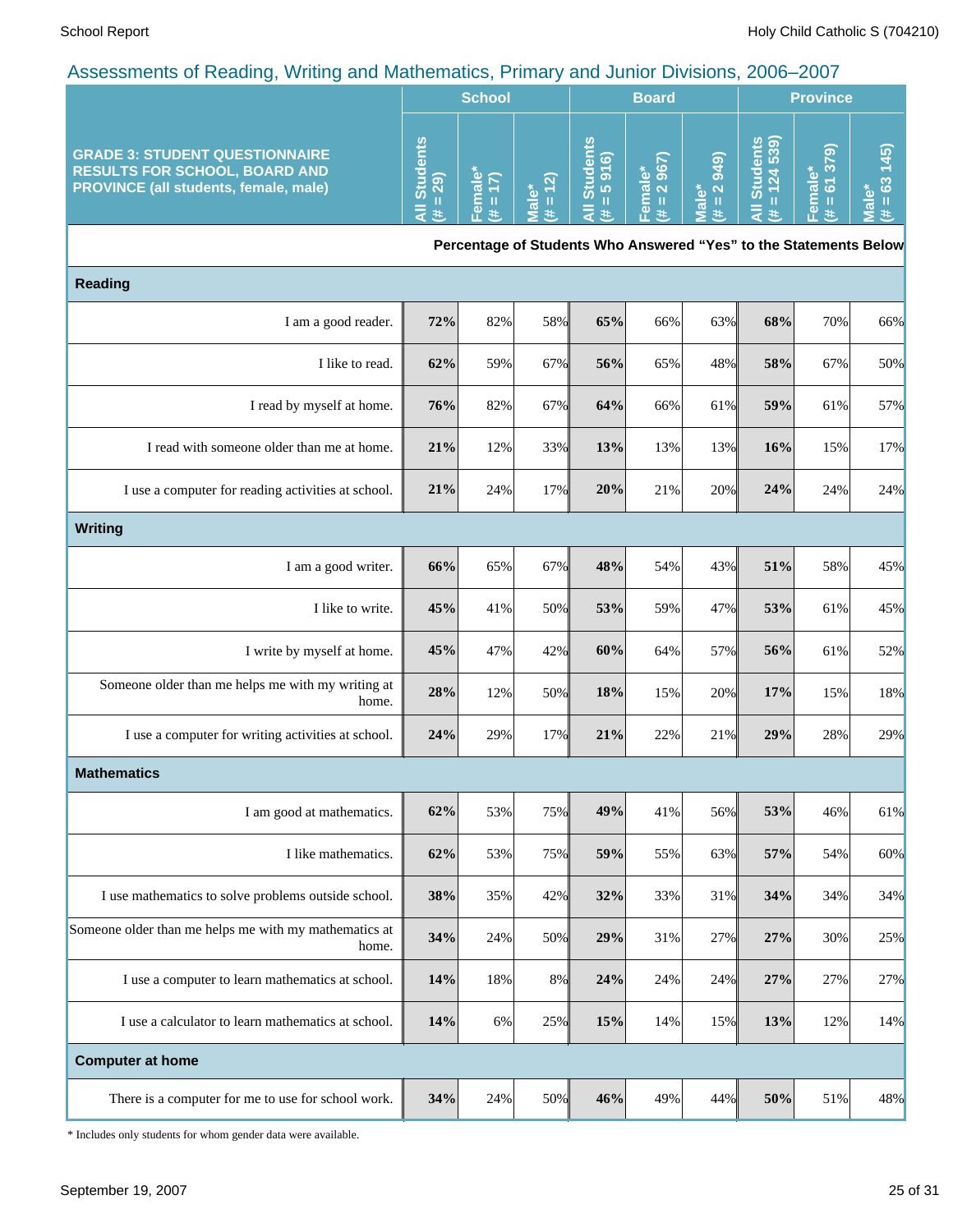|                                                                                                                        |                                                      | <b>School</b>          |                                   |                                             | <b>Board</b>                                                    |                                     | <b>Province</b>                                       |                                            |                                      |
|------------------------------------------------------------------------------------------------------------------------|------------------------------------------------------|------------------------|-----------------------------------|---------------------------------------------|-----------------------------------------------------------------|-------------------------------------|-------------------------------------------------------|--------------------------------------------|--------------------------------------|
| <b>GRADE 3: STUDENT QUESTIONNAIRE</b><br><b>RESULTS FOR SCHOOL, BOARD AND</b><br>PROVINCE (all students, female, male) | <b>Students</b><br>$= 29$<br>₹<br>y.                 | Female*<br>$(\# = 17)$ | (2)<br>Male*<br>$\mathbf{I}$<br>巷 | Students<br>= 5 916)<br>п<br>$\bar{a}$<br>违 | $\frac{967}{2}$<br>Female*<br>$\overline{\mathbf{N}}$<br>Ш<br>共 | 2 949)<br>Male*<br>$\mathbf H$<br>巷 | <b>Students<br/>= 124 539)</b><br>Ш<br>$\bar{a}$<br>违 | 379<br>Female*<br>$\overline{6}$<br>Ш<br>共 | (45)<br>63<br><b>Male*</b><br>Ш<br>巷 |
| Language(s) students speak at home:**                                                                                  |                                                      |                        |                                   |                                             |                                                                 |                                     |                                                       |                                            |                                      |
| only or mostly English                                                                                                 | 66%                                                  | 59%                    | 75%                               | 68%                                         | 65%                                                             | 70%                                 | 79%                                                   | 79%                                        | 80%                                  |
| another language (or languages) as often as English                                                                    | 14%                                                  | 18%                    | 8%                                | 20%                                         | 21%                                                             | 19%                                 | 12%                                                   | 12%                                        | 11%                                  |
| only or mostly another language (or other languages)                                                                   | 21%                                                  | 24%                    | 17%                               | 12%                                         | 14%                                                             | 11%                                 | $8\%$                                                 | 9%                                         | 8%                                   |
|                                                                                                                        | Language(s) that people speak to students at home:** |                        |                                   |                                             |                                                                 |                                     |                                                       |                                            |                                      |
| only or mostly English                                                                                                 | 52%                                                  | 53%                    | 50%                               | 57%                                         | 55%                                                             | 60%                                 | 76%                                                   | 75%                                        | 76%                                  |
| another language (or languages) as often as English                                                                    | 31%                                                  | 35%                    | 25%                               | 22%                                         | 23%                                                             | 21%                                 | 11%                                                   | 11%                                        | 11%                                  |
| only or mostly another language (or other languages)                                                                   | 10%                                                  | 6%                     | 17%                               | 20%                                         | 22%                                                             | 18%                                 | 13%                                                   | 13%                                        | 12%                                  |

\* Includes only students for whom gender data were available.

\*\* Percentages may not add to 100, due to a lack of or ambiguous responses.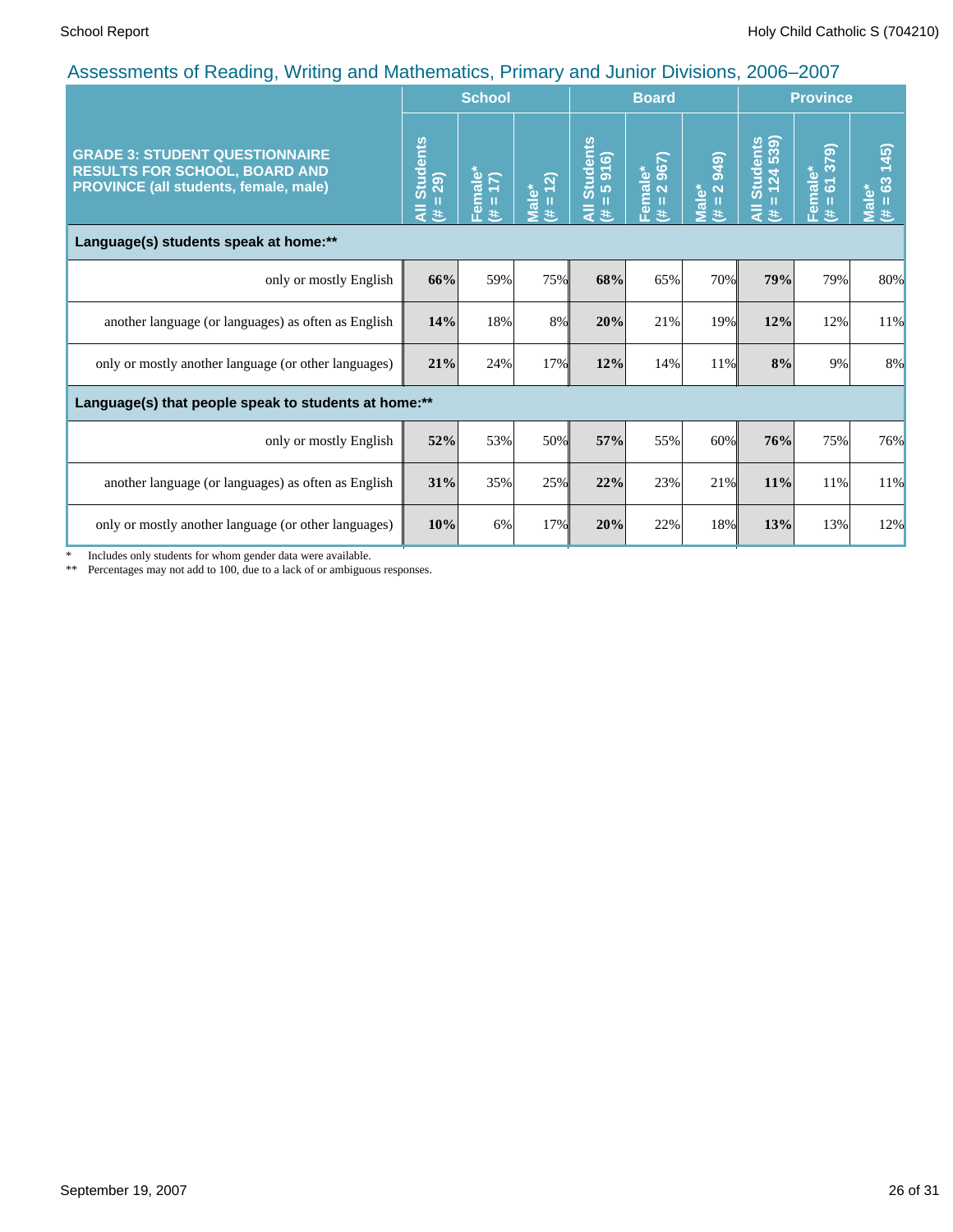| <b>Questionnaire Item</b>                                      | Percentage of Students*              | <b>Number of</b><br><b>Students Who</b> |
|----------------------------------------------------------------|--------------------------------------|-----------------------------------------|
|                                                                | 0<br>100                             | <b>Answered</b><br>"Yes"                |
| I am a good reader.                                            | 38<br>57                             | 24                                      |
| I like to read.                                                | 38<br>45<br>14                       | 16                                      |
| I read by myself at home.                                      | 55<br>33<br>10                       | 23                                      |
| I read with someone older than me at home.                     | 5<br>19<br>74                        | $\boldsymbol{2}$                        |
| I use a computer for reading activities at school.             | 29<br>21<br>48                       | 20                                      |
| I am a good writer.                                            | 69 5<br>24                           | 10                                      |
| I like to write.                                               | 40<br>12<br>45                       | 17                                      |
| I write by myself at home.                                     | 60<br>26<br>12                       | 25                                      |
| Someone older than me helps me with my writing at home.        | 31<br>57<br>10                       | 4                                       |
| I use a computer for writing activities at school.             | 43<br>33<br>21                       | 18                                      |
| I am good at mathematics.                                      | 33<br>52<br>12                       | 14                                      |
| I like mathematics.                                            | 43<br>40<br> 14                      | 18                                      |
| I use mathematics to solve problems outside school.            | 43<br>24<br>31                       | 13                                      |
| Someone older than me helps me with my mathematics at<br>home. | 19<br>60<br>19                       | 8                                       |
| I use a computer to learn mathematics at school.               | 26<br>60<br>12                       | 5                                       |
| I use a calculator to learn mathematics at school.             | 38 5 <br>55                          | 23                                      |
| At home, there is a computer for me to use for school work.    | 12 5<br>81                           | 34                                      |
|                                                                | <b>Sometimes</b><br><b>No</b><br>Yes |                                         |

**STUDENT QUESTIONNAIRE RESULTS FOR THIS SCHOOL: GRADE 6 (# =** *42***)**

\* Percentages may not add to 100, due to a lack of or ambiguous responses. Where there is no number in a box, the percentage of responses is smaller than 4.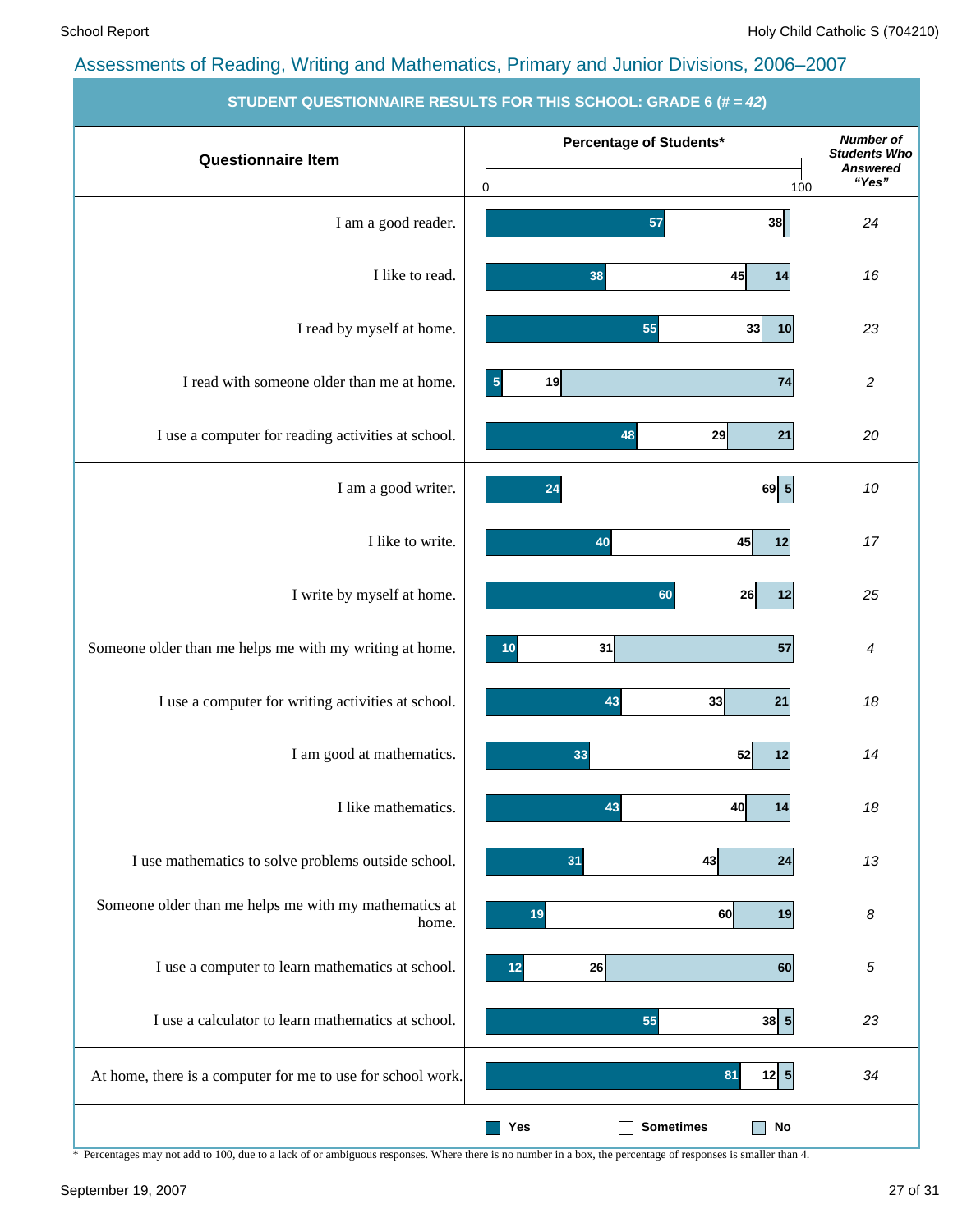| STUDENT QUESTIONNAIRE RESULTS FOR THIS SCHOOL: GRADE 6 (# = 42) |                                     |                                     |  |  |  |  |
|-----------------------------------------------------------------|-------------------------------------|-------------------------------------|--|--|--|--|
| <b>Questionnaire Item</b>                                       | Percentage of Students*<br>0<br>100 | <b>Number of</b><br><b>Students</b> |  |  |  |  |
| Language(s) students speak at home:                             |                                     |                                     |  |  |  |  |
| only or mostly English                                          | 81                                  | 34                                  |  |  |  |  |
| another language (or languages) as often as English             | 10                                  | 4                                   |  |  |  |  |
| only or mostly another language (or other languages)            |                                     | 3                                   |  |  |  |  |
| Language(s) that people speak to students at home:              |                                     |                                     |  |  |  |  |
| only or mostly English                                          | 64                                  | 27                                  |  |  |  |  |
| another language (or languages) as often as English             | 17                                  | $\overline{7}$                      |  |  |  |  |
| only or mostly another language (or other languages)            | 17                                  | 7                                   |  |  |  |  |

\* Percentages may not add to 100, due to a lack of or ambiguous responses.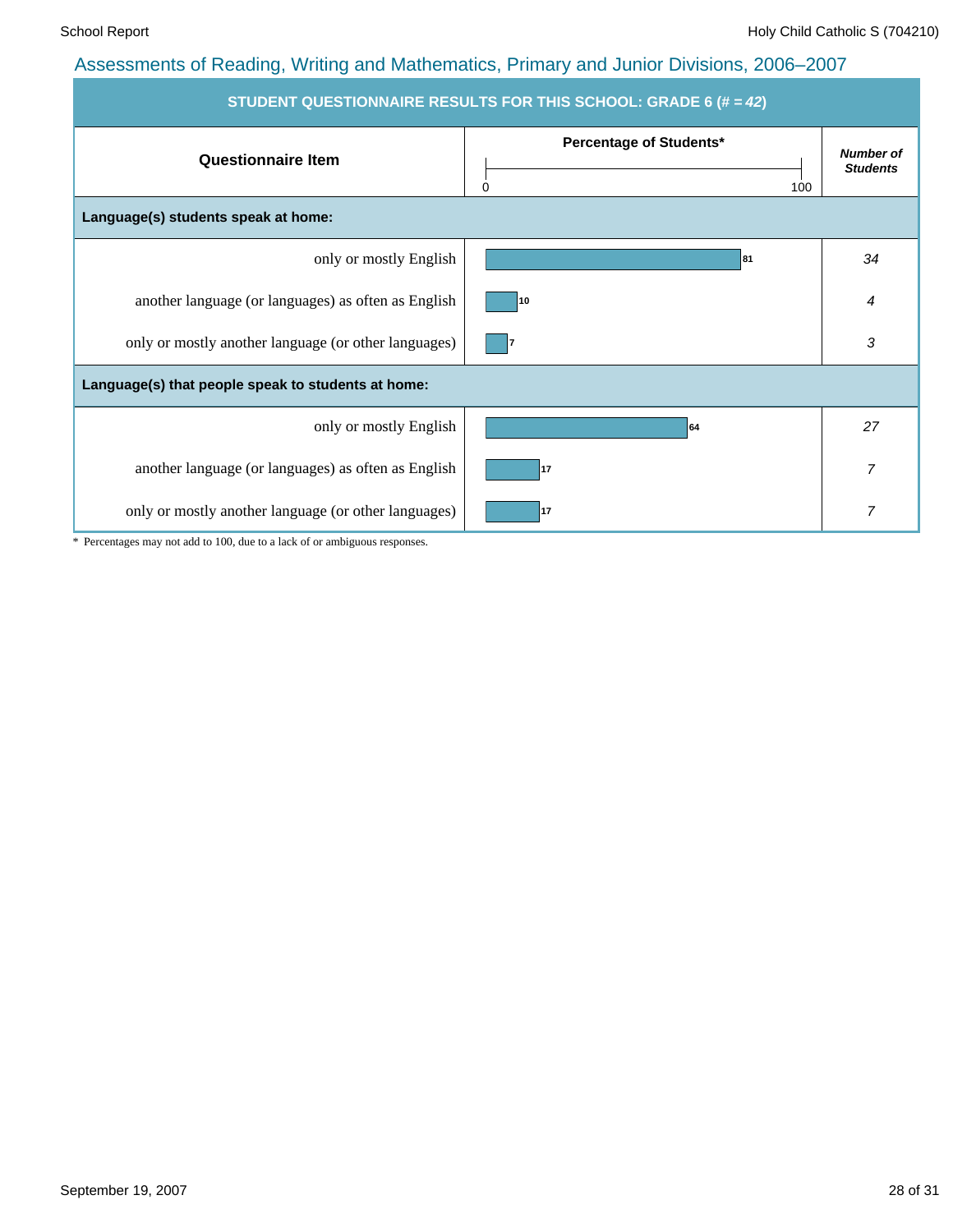|                                                                                                                        | <b>School</b>                |                        |                      |                                                                   | <b>Board</b>                       |                                      | <b>Province</b>              |                                  |                                                           |
|------------------------------------------------------------------------------------------------------------------------|------------------------------|------------------------|----------------------|-------------------------------------------------------------------|------------------------------------|--------------------------------------|------------------------------|----------------------------------|-----------------------------------------------------------|
| <b>GRADE 6: STUDENT QUESTIONNAIRE</b><br><b>RESULTS FOR SCHOOL, BOARD AND</b><br>PROVINCE (all students, female, male) | All Students<br>$= 42$<br>y. | Female*<br>$= 17$<br>生 | $= 25$<br>Male*<br>共 | <b>All Students</b><br>$= 6744$<br>共                              | 312<br>Female*<br>$(\sharp = 3.31$ | 432)<br>$\frac{1}{3}$<br>Male*<br>y. | All Students<br>$# = 138935$ | 68318<br>Female*<br>$\,$ II<br>主 | 615<br>$\overline{2}$<br>ΰ٥<br>$\rm H$<br><b>Tal</b><br>共 |
|                                                                                                                        |                              |                        |                      | Percentage of Students Who Answered "Yes" to the Statements Below |                                    |                                      |                              |                                  |                                                           |
| <b>Reading</b>                                                                                                         |                              |                        |                      |                                                                   |                                    |                                      |                              |                                  |                                                           |
| I am a good reader.                                                                                                    | 57%                          | 41%                    | 68%                  | 59%                                                               | 60%                                | 59%                                  | 62%                          | 65%                              | 59%                                                       |
| I like to read.                                                                                                        | 38%                          | 41%                    | 36%                  | 42%                                                               | 51%                                | 34%                                  | 47%                          | 55%                              | 38%                                                       |
| I read by myself at home.                                                                                              | 55%                          | 53%                    | 56%                  | 65%                                                               | 71%                                | 60%                                  | 66%                          | 73%                              | 60%                                                       |
| I read with someone older than me at home.                                                                             | 5%                           | 0%                     | 8%                   | 4%                                                                | 3%                                 | 5%                                   | 4%                           | 4%                               | 4%                                                        |
| I use a computer for reading activities at school.                                                                     | 48%                          | 47%                    | 48%                  | 15%                                                               | 13%                                | 17%                                  | 15%                          | 15%                              | 15%                                                       |
| Writing                                                                                                                |                              |                        |                      |                                                                   |                                    |                                      |                              |                                  |                                                           |
| I am a good writer.                                                                                                    | 24%                          | 18%                    | 28%                  | 41%                                                               | 44%                                | 39%                                  | 44%                          | 50%                              | 38%                                                       |
| I like to write.                                                                                                       | 40%                          | 41%                    | 40%                  | 43%                                                               | 50%                                | 37%                                  | 42%                          | 52%                              | 33%                                                       |
| I write by myself at home.                                                                                             | 60%                          | 71%                    | 52%                  | 57%                                                               | 63%                                | 51%                                  | 52%                          | 59%                              | 45%                                                       |
| Someone older than me helps me with my writing at<br>home.                                                             | 10%                          | 12%                    | 8%                   | 9%                                                                | 7%                                 | 11%                                  | 9%                           | 8%                               | 10%                                                       |
| I use a computer for writing activities at school.                                                                     | 43%                          | 41%                    | 44%                  | 33%                                                               | 33%                                | 34%                                  | 35%                          | 34%                              | 35%                                                       |
| <b>Mathematics</b>                                                                                                     |                              |                        |                      |                                                                   |                                    |                                      |                              |                                  |                                                           |
| I am good at mathematics.                                                                                              | 33%                          | 18%                    | 44%                  | 46%                                                               | 37%                                | 54%                                  | 49%                          | 40%                              | 58%                                                       |
| I like mathematics.                                                                                                    | 43%                          | 41%                    | 44%                  | 47%                                                               | 39%                                | 55%                                  | 45%                          | 37%                              | 52%                                                       |
| I use mathematics to solve problems outside school.                                                                    | 31%                          | 24%                    | 36%                  | 35%                                                               | 31%                                | 38%                                  | 37%                          | 34%                              | 40%                                                       |
| Someone older than me helps me with my mathematics at<br>home.                                                         | 19%                          | 18%                    | 20%                  | 22%                                                               | 23%                                | 21%                                  | 23%                          | 27%                              | 20%                                                       |
| I use a computer to learn mathematics at school.                                                                       | 12%                          | 6%                     | 16%                  | 12%                                                               | 11%                                | 12%                                  | 15%                          | 15%                              | 14%                                                       |
| I use a calculator to learn mathematics at school.                                                                     | 55%                          | 65%                    | 48%                  | 23%                                                               | 24%                                | 23%                                  | 24%                          | 25%                              | 23%                                                       |
| <b>Computer at home</b>                                                                                                |                              |                        |                      |                                                                   |                                    |                                      |                              |                                  |                                                           |
| There is a computer for me to use for school work.                                                                     | 81%                          | 82%                    | 80%                  | 79%                                                               | 81%                                | 76%                                  | 80%                          | 82%                              | 78%                                                       |

\* Includes only students for whom gender data were available.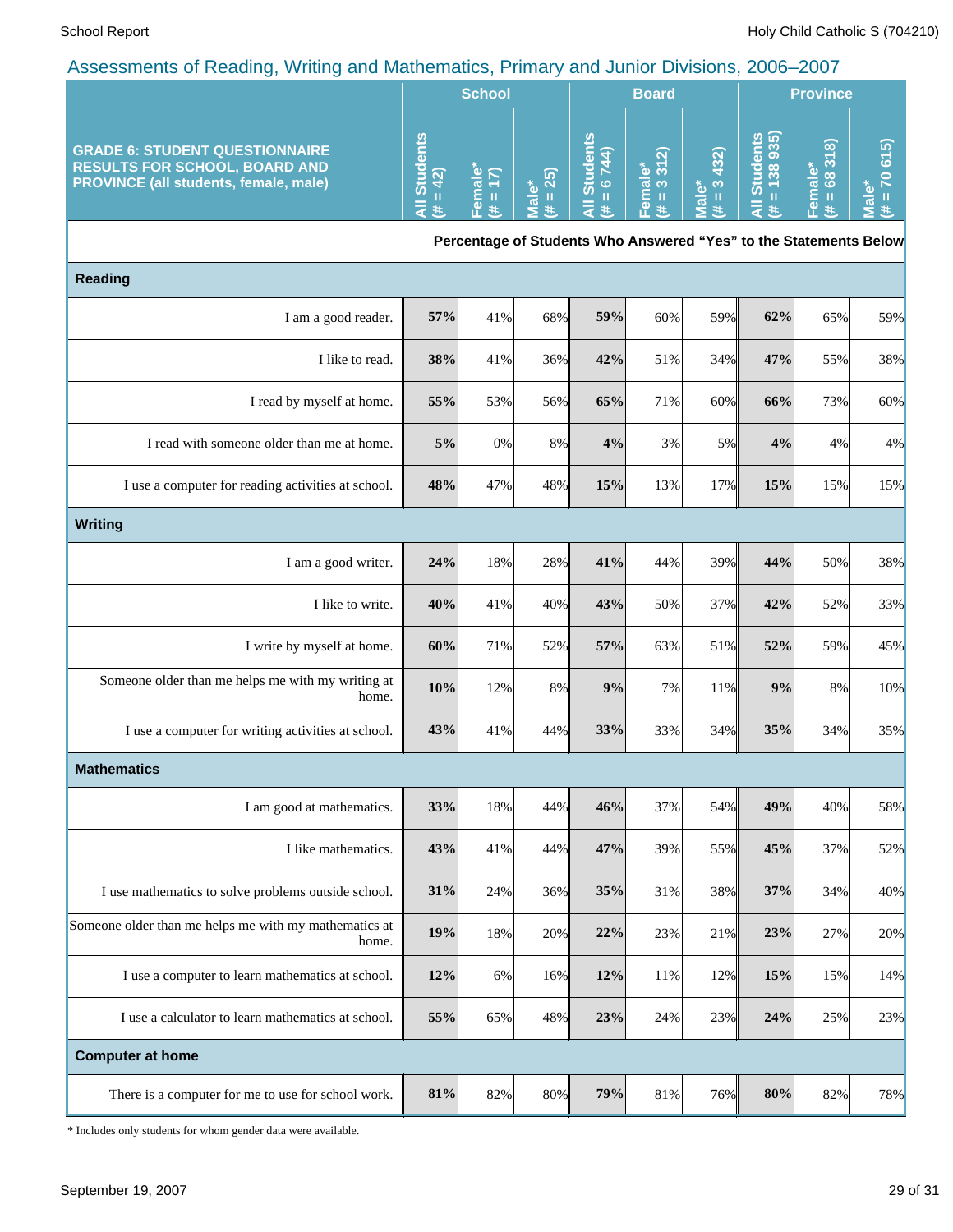|                                                                                                                        |                                                      | <b>School</b>          |                               |                                                 | <b>Board</b>              |                                            | <b>Province</b>                                |                                                                 |                            |
|------------------------------------------------------------------------------------------------------------------------|------------------------------------------------------|------------------------|-------------------------------|-------------------------------------------------|---------------------------|--------------------------------------------|------------------------------------------------|-----------------------------------------------------------------|----------------------------|
| <b>GRADE 6: STUDENT QUESTIONNAIRE</b><br><b>RESULTS FOR SCHOOL, BOARD AND</b><br>PROVINCE (all students, female, male) | <b>Students</b><br>$= 42$<br>$\bar{a}$<br>Ë.         | Female*<br>$(\# = 17)$ | 25)<br>Male*<br>$\frac{1}{1}$ | <b>Students</b><br>6744)<br>п<br>$\bar{a}$<br>违 | Female*<br>$(\# = 3.312)$ | 432)<br>$\infty$<br><b>Male*</b><br>Ш<br>巷 | Students<br>= (138 935)<br>Ш<br>$\bar{a}$<br>违 | 318<br>$\frac{1}{2}$ male*<br>= 683<br>Ш<br>$\overline{e}$<br>进 | 70 615)<br>Male*<br>Ш<br>悲 |
| Language(s) students speak at home:**                                                                                  |                                                      |                        |                               |                                                 |                           |                                            |                                                |                                                                 |                            |
| only or mostly English                                                                                                 | 81%                                                  | 76%                    | 84%                           | 70%                                             | 69%                       | 71%                                        | 82%                                            | 82%                                                             | 82%                        |
| another language (or languages) as often as English                                                                    | 10%                                                  | 6%                     | 12%                           | 19%                                             | 20%                       | 19%                                        | 12%                                            | 12%                                                             | 11%                        |
| only or mostly another language (or other languages)                                                                   | 7%                                                   | 12%                    | 4%                            | 10%                                             | 11%                       | 10%                                        | 6%                                             | 6%                                                              | 7%                         |
|                                                                                                                        | Language(s) that people speak to students at home:** |                        |                               |                                                 |                           |                                            |                                                |                                                                 |                            |
| only or mostly English                                                                                                 | 64%                                                  | 59%                    | 68%                           | 57%                                             | 55%                       | 59%                                        | 77%                                            | 76%                                                             | 77%                        |
| another language (or languages) as often as English                                                                    | 17%                                                  | 18%                    | 16%                           | 23%                                             | 23%                       | 22%                                        | 12%                                            | 12%                                                             | 11%                        |
| only or mostly another language (or other languages)                                                                   | 17%                                                  | 18%                    | 16%                           | 20%                                             | 22%                       | 19%                                        | 12%                                            | 11%                                                             | 12%                        |

\* Includes only students for whom gender data were available.

\*\* Percentages may not add to 100, due to a lack of or ambiguous responses.